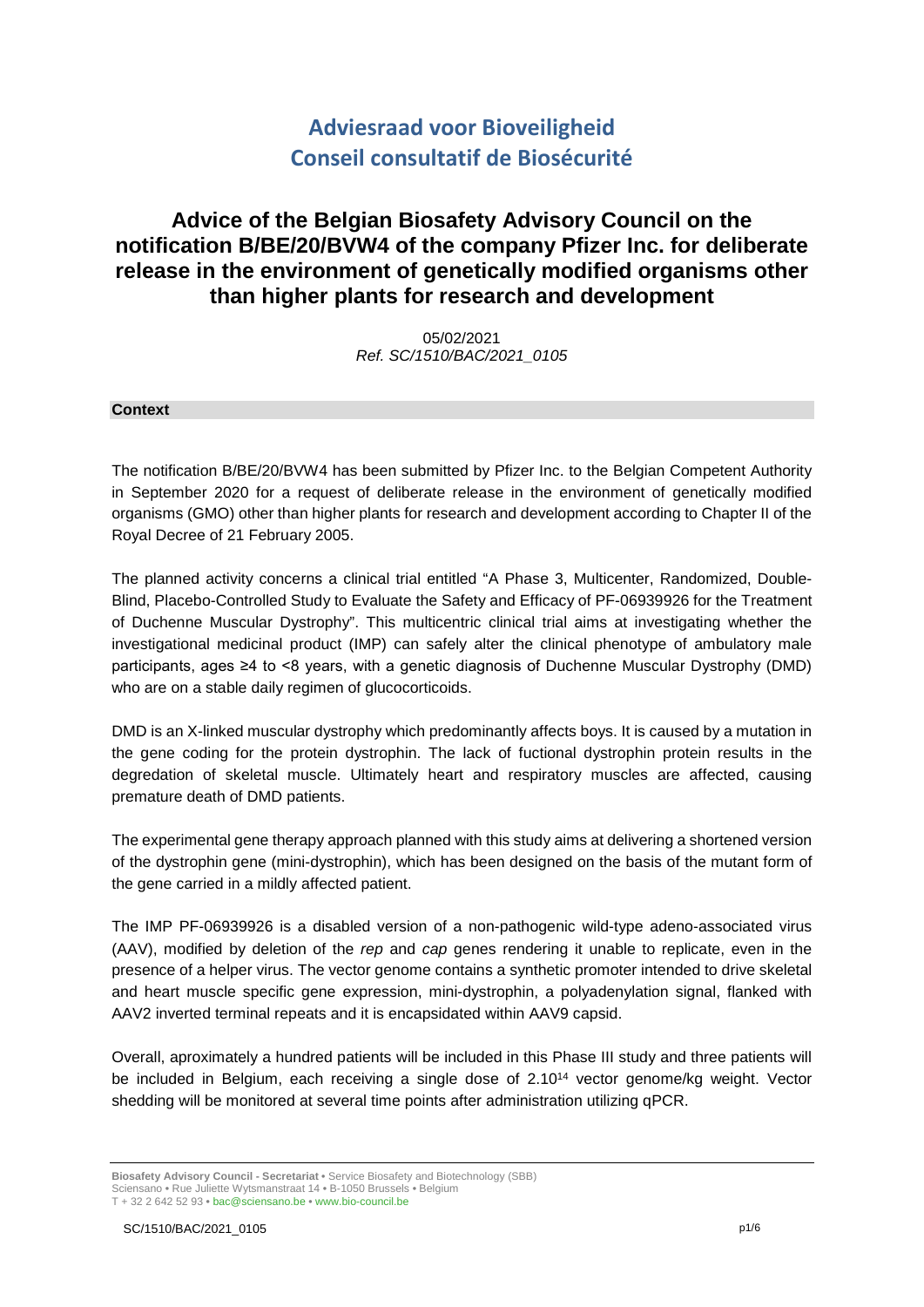This study should be conducted in three clinical sites located in Flanders and Wallonia. The national territory is considered as the potential release area of PF-06939926*.*

The dossier has been officially acknowledged by the Competent Authority on 18 September 2020 and forwarded to the Biosafety Advisory Council (BAC) for advice.

Within the framework of the evaluation procedure, the BAC, under the supervision of a coordinator and with the assistance of its Secretariat, contacted experts to evaluate the dossier. Three experts from the common list of experts drawn up by the BAC and the Service Biosafety and Biotechnology (SBB) of Sciensano answered positively to this request. The SBB also took part in the evaluation of the dossier. The experts and the SBB assessed whether the information provided in the notification was sufficient and accurate in order to state that the deliberate release of the genetically modified organism (GMO) would not raise any problems for the environment, animal health or human health (people coming in contact with the treated patient and/or with the GMO) in the context of its intended use. See Annex I for an overview of all the comments from the experts.

The GMO laboratory (Transversal activities in applied genomics) of Sciensano evaluated the analytical procedure for the detection of PF-06939926.

The scientific evaluation has been performed considering the following legislation:

- Annex II (principles for the risk assessment) and Annex III (information required in notifications) of the Royal Decree of 21 February 2005.

- Commission Decision 2002/623/EC of 24 July 2002 establishing guidance notes supplementing Annex II to Directive 2001/18/EC.

- Good practice document on the assessment of GMO related aspects in the context of clinical trials with AAV clinical vectors developed by the national competent authorities and the Commission services available at [https://ec.europa.eu/health/sites/health/files/files/advtherapies/docs/aavs\\_gp\\_en.pdf](https://ec.europa.eu/health/sites/health/files/files/advtherapies/docs/aavs_gp_en.pdf)

The pure medical aspects concerning the efficacy of the IMP and its safety for the treated patient, as well as aspects related to social, economic or ethical considerations, are outside the scope of this evaluation.

On 30 October 2020, based on a list of questions prepared by the BAC, the Competent Authority requested the notifier to provide additional information about the notification. The answers from the notifier to these questions were received by the Competent Authority on 04 December 2020 and transmitted to the secretariat of the BAC on the same day. This complementary information was reviewed by the BAC and resulted in a second list of questions, which was transmitted to the notifier on 18 December 2020. The answers of the notifier were received on 27 January 2021 and transmitted to the BAC, after which the BAC was able to come to a conclusion with respect to the environmental aspects associated to the proposed clinical trial.

In parallel to the scientific evaluation of the notification, the Competent Authority also made the dossier available on its website for the one-month public consultation foreseen in the above-mentioned Royal Decree. The Competent Authority did receive six reactions from the public of which none were related to biosafety issues.

**Biosafety Advisory Council - Secretariat •** Service Biosafety and Biotechnology (SBB) Sciensano **•** Rue Juliette Wytsmanstraat 14 **•** B-1050 Brussels **•** Belgium T + 32 2 642 52 93 **•** bac@sciensano.be **•** www.bio-council.be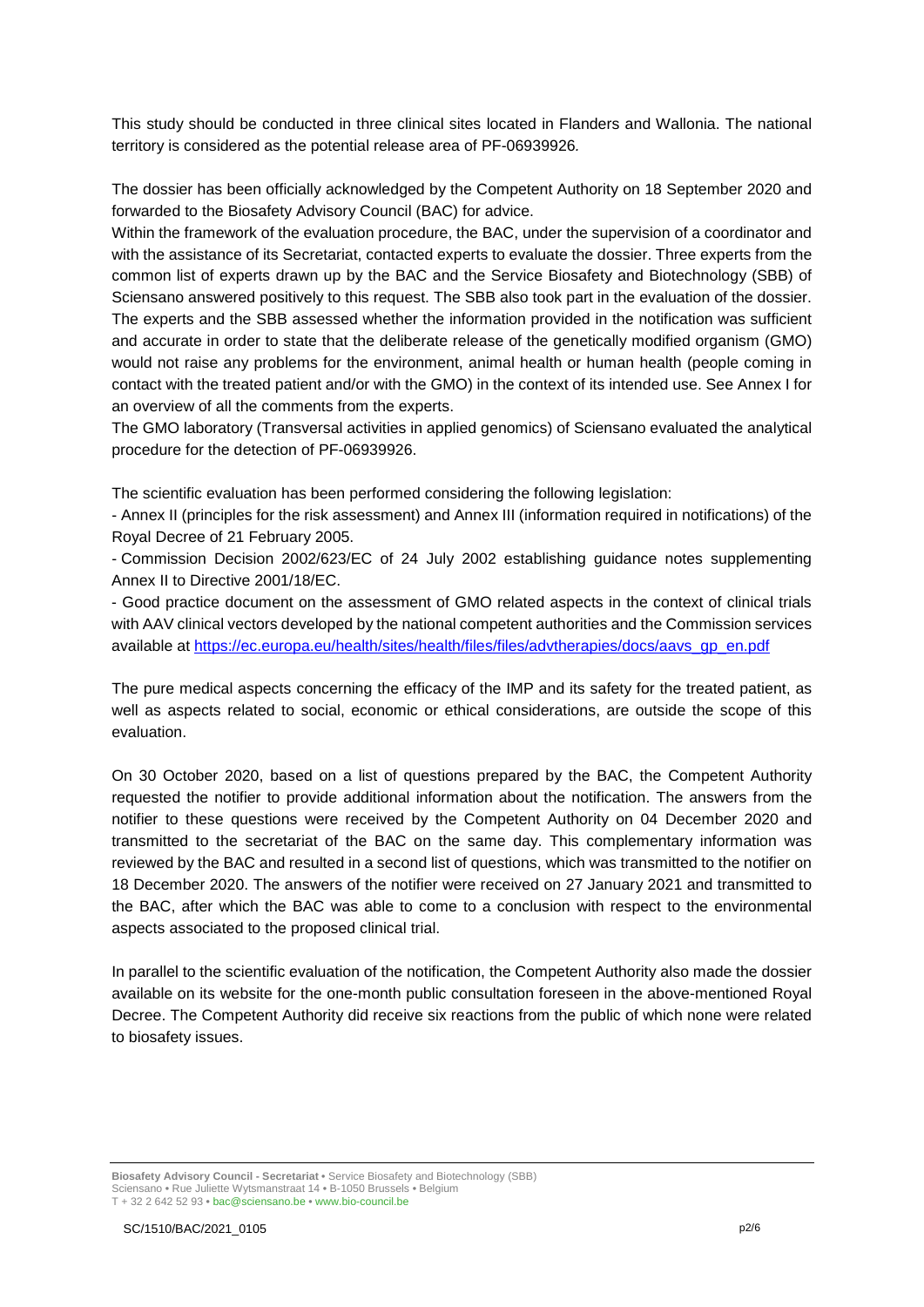#### **Summary of the scientific evaluation**

## **1. The characteristics of the donor, the recipient or parental organism**

Upon assessment of the production protocol, the BAC asked the notifier to provide further clarification on the detection limit and the methodology of the assays for detection of replicating competent AAV (rcAAV) and the extent of homology between vector and helper plasmids. More explanation was also asked on how the rcAAV concentration was estimated on the basis of statistical analysis of historical PF-06939926 data set. The additional information provided in this context along with the use of PF-06939926 in the context of the proposed clinical trial and implementation of management measures (see below) adds to the consideration that potential exposure of non-target individuals (e.g. accidental exposure of heath care professionals at clinical trial site; exposure of close contacts because of shedding) would occur with much lower amounts of the drug product compared to the clinical dose.

The donor, recipient and parental organisms were found to be adequately described in the dossier.

## **2. Information related to the characteristics of the GMO and the medication**

The molecular characteristics of PF-06939926 including phenotypic and genetic stability of the transgene were found to be adequately described in the dossier.

### **3. The conditions of the release**

In this study, comprising of two cohorts, two single intravenous infusions will be administered to each patient, one with PF-06939926 as a dose of 2.10<sup>14</sup> vector genome/kg body weight and one with placebo. The first cohort will first receive a dose of PF-06939926 followed by a dose of placebo at Day 390, the second cohort will first receive a dose of placebo followed by a dose of PF-06939926 at Day 390. All participants will be followed for a duration of five years after administration of the IMP.

The BAC takes notice that no shedding data from study subjects are made available yet and that the current study will investigate viral vector shedding in whole blood, saliva and urine, at several time points after administration using polymerase chain reaction (PCR). Testing will be continued until two consecutive results are at or below the limit of detection as determined for each of the matrices.

According to the information provided by the notifier all involved personnel on the sites during preparation and administration are required to wear disposable back closing gown, safety glasses, goggles or mucous splash protector, gloves, hair coverage, and shoe covers. The preparation of the IMP for administration will be conducted in a biological safety cabinet.

While non-replicating, it is anticipated that PF-06939926, like any other AAV, is stable in a wide pH range (3-9) and like other non-enveloped viruses, is quite resistant to alcohol disinfectants. Following a remark of the BAC with respect to the decontamination procedure upon completion of PF-06939926 or placebo preparation in the biological safety cabinet, the notifier provided additional justification for the proposed procedure and, after a second question, provided more detailed instructions with respect to the use of appropriate disinfectans<sup>1</sup>.

The notifier was also asked to detail in a short, readable format what exactly is requested from the

<span id="page-2-0"></span> <sup>1</sup> IP Manual v.4.0 dd.07Jan2021forC3391003

**Biosafety Advisory Council - Secretariat •** Service Biosafety and Biotechnology (SBB) Sciensano **•** Rue Juliette Wytsmanstraat 14 **•** B-1050 Brussels **•** Belgium T + 32 2 642 52 93 **•** bac@sciensano.be **•** www.bio-council.be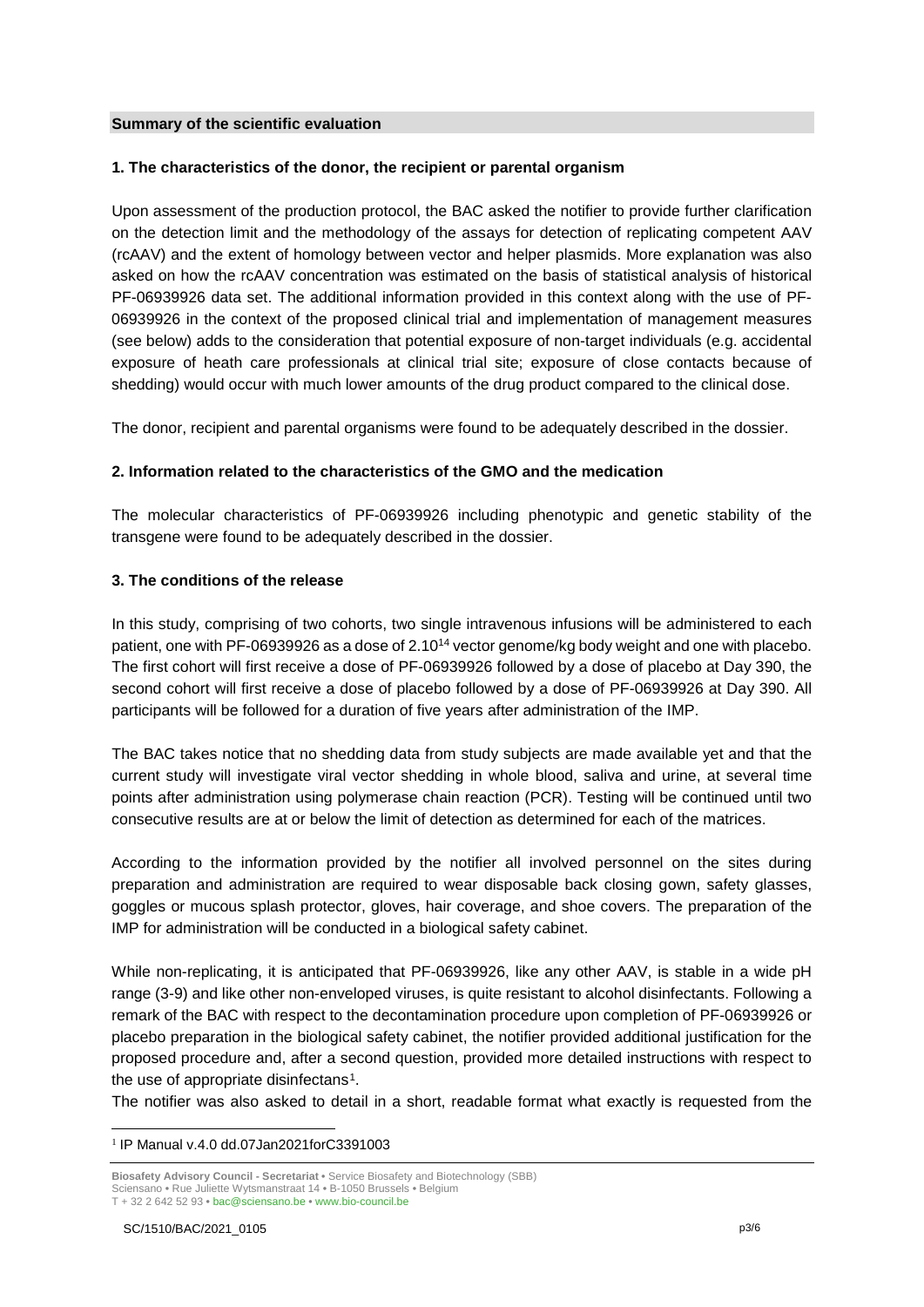patient and family/friends with respect to good hygiene practices.

The notifier adequately implemented the remarks and requests addressed by the BAC in a revised version of documents including the revised patient information note [2](#page-3-0) and informed consent[3.](#page-3-1) With respect to the Patient and Guardian Special Instructions Summary, the BAC has one last remark on the handling of piece of cloth, tissue or any other material that has been in contact with bodily fluids from the patient (such as blood, urine, saliva, etc.).

## **4. The risks for the environment or human health**

PF-06939926 is a recombinant, replication deficient adeno-associated virus-based vector not harbouring any antibiotic or other resistance genes. Like its parental strain, it is not known to be pathogenic. The genetic modification introduced in this AAV2/9-derived vector does not confer the GMO with properties that could confer risks to the human population or the environment.

There is only a remote possibility of homologous recombination between the ITR-sequences of AAV2 in the IMP wild-type AAV in case a triple infection by PF-06939926, wild type AAV (providing the rep and cap functions) and a helper virus occurs in exposed persons. Such recombination event would result in gain of functional genes of AAV2 required for replication and encapsidation but would in turn lead to the loss of the transgene. Moreover, the genetic material from *rep* and *cap* genes together with the transgene would be too large in size to be packed in AAV capsid, making it impossible to form a viral particle that would contain the transgene and the *rep* and *cap* genes necessary for multiplication.

In the case of transfer of vector to an unintended human recipient, the risks are expected to be considerably reduced as compared to any potential risk for the participant, since the vector is not able to replicate and the 'dose' that may conceivably be transferred (from e.g. aerosol, splashing or fomites) will be orders of magnitude lower than that received by patients.

The BAC wants to emphasize that shedding data collected form the Phase 1b and the proposed phase III study will further contribute to a proper environmental risk evaluation. These data will need to be evaluated in light of the observed quantity of shed viral material, and the period of time during which shedding is observed. It will be important to answer the question whether the observed shed PF-06939926 is only vector DNA or a remnant thereof, whether or not it is present in shed cells, whether it reflects integrated vector DNA in shed cells or whether it consists out of remaining or rescued replication-deficient viral vector particles. In its response to the question of the BAC, the notifier informed that complete shedding profiles of patients enrolled in the Phase 1b clinical study (C3391001) are not available yet and that these will be complemented by additional viral vector shedding assessments undertaken in the Phase 3 pivotal (C3391003) clinical study.

The BAC concludes that, based on the non-pathogenic and non-replicative nature of PF-06939926 and the assumed lower amounts of shed and intact viral particles of PF-06939926 as compared to the therapic dose, the overall risk associated to exposure and transmission to other individuals can be considered negligible.

<span id="page-3-1"></span><span id="page-3-0"></span> <sup>2</sup> 2019-002921-31\_Patient and Guardian Special Instructions Summary v.1.0.dd.22Jan2021-studyC3391003 <sup>3</sup> (2019-002921-31\_C3391003\_Belgium\_English\_ICD\_Main\_V3.3.0\_22Jan\_2021)

**Biosafety Advisory Council - Secretariat •** Service Biosafety and Biotechnology (SBB) Sciensano **•** Rue Juliette Wytsmanstraat 14 **•** B-1050 Brussels **•** Belgium T + 32 2 642 52 93 **•** bac@sciensano.be **•** www.bio-council.be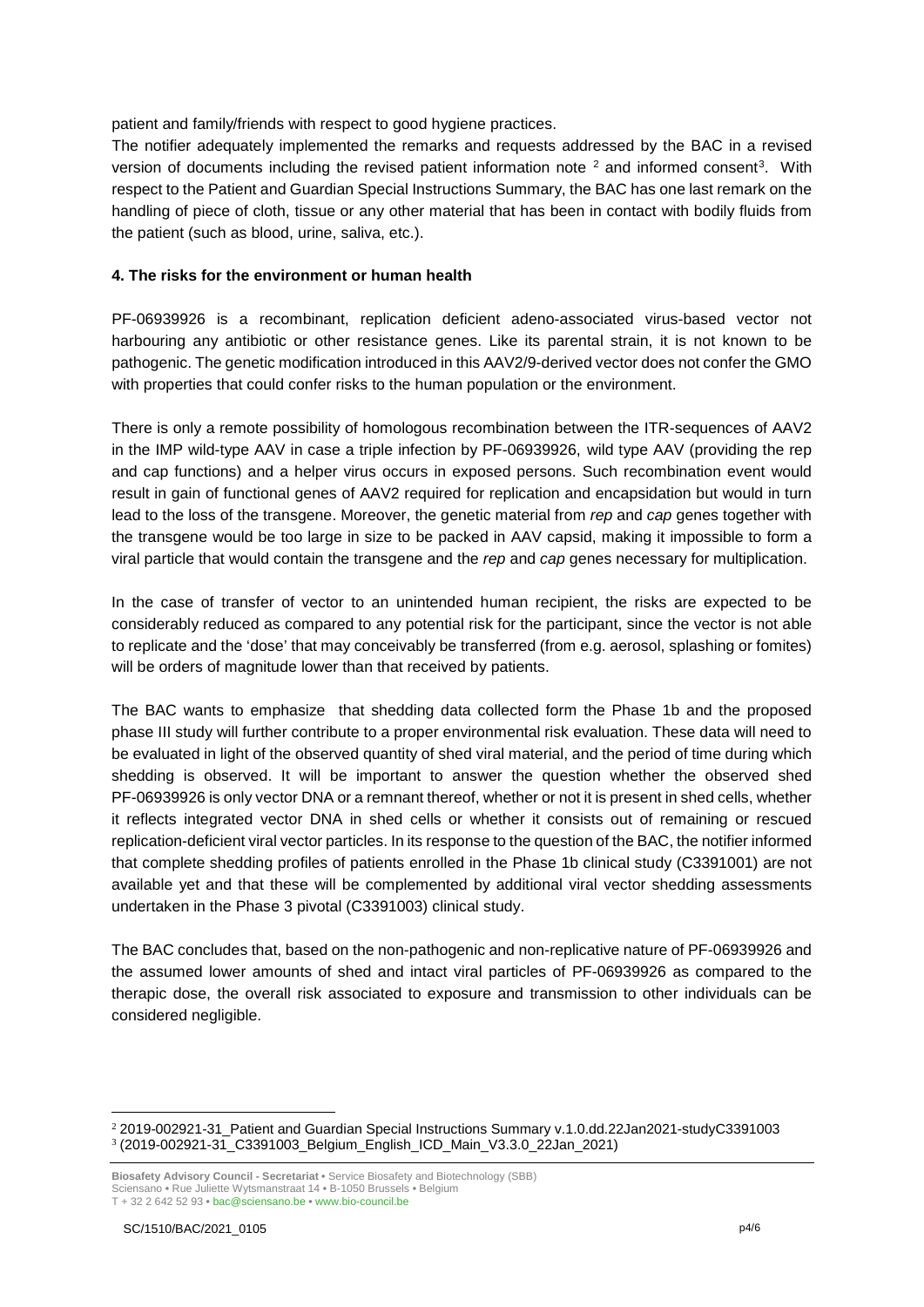## **5. The monitoring, control, waste treatment and emergency plans proposed by the notifier**

While the instructions for staff were found sufficiently detailed for how the IMP should be prepared, the BAC remarked that the clarity of information to be provided to health care workers could be improved and benefit from a Technical Sheet with Personnel Instructions that summarizes precautions, biosafety procedures and details specific steps in regards the decontamination of spills, disposal of contaminated material, and accidental exposure for use in the pharmacy and treatment room. The format of such a Technical sheet (1-2 pages) facilitates the health care workers to have it on hand. The BAC also made specific remarks with respect to clear instructions on the use of appropriate disinfectant.

The notifier implemented the suggestion of providing a technical sheet and also implemented the remarks of the BAC in the corresponding revised documents  $4, 5$  $4, 5$ .

Given the assessment of the likelihood of further propagation of PF-06939926, the BAC supports the view that, in terms of risk for the environment or human health, the proposed measures as described in the revised documents are proportionate and adequate in the context of the intended trial.

## **Conclusion**

<u>.</u>

Based on the scientific assessment of the notification made by the Belgian experts, the Biosafety Advisory Council concludes that it is unlikely that PF-06939926 developed as a gene therapy approach for the Treatment of Duchenne Muscular Dystrophy, will have adverse effects on human health or on the environment in the context of the intended clinical trial, provided that all the foreseen safety measures are followed as described in the following new or updated documents:

- Investigational Product Manual Protocol Number C3391003, Version 4.0
- PF-06939926 Technical Sheet for Investigational Product (IP) Handling, Version 3.0, dated 08 January 2021
- 2019-002921-31 Patient and Guardian Special Instructions Summary v.1.0.dd.22Jan2021-studyC3391003, taking into account the text adaptation provided by the BAC<sup>[6](#page-4-2)</sup>
- 2019-002921-31\_C3391003\_Belgium\_English\_ICD\_Main\_V3.3.0\_22Jan\_2021)

<span id="page-4-0"></span><sup>4</sup> PF-06939926 Technical Sheet for Investigational Product (IP) Handling, Version 3.0, dated 08 January 2021

<span id="page-4-1"></span><sup>5</sup> Investigational Product Manual Protocol Number C3391003, Version 4.0

<span id="page-4-2"></span><sup>6</sup> Proposal for text modification 'Patient and Guardian Instructions Summary' : To prevent the potential spread of participles of study drug, especially for the month before and during the first 2 months after receiving study drug, any piece of cloth, tissue or any other material that has been in contact with bodily fluids from you/your child (such as blood, urine, saliva, etc.) should be thoroughly washed with a disinfectant detergent (Dettol or something similar) for at least 30 minutes at 90 degrees Celsius, or, if 90 degrees Celsius is not possible, use the maximum temperature of your machine with a disinfectant detergent. Spills on surfaces that cannot be washed should be cleaned with a washable cloth in combination with detergent or if possible a commercial disinfectant (Dettol, eau de Javel, etc.).

**Biosafety Advisory Council - Secretariat •** Service Biosafety and Biotechnology (SBB) Sciensano **•** Rue Juliette Wytsmanstraat 14 **•** B-1050 Brussels **•** Belgium T + 32 2 642 52 93 **•** bac@sciensano.be **•** www.bio-council.be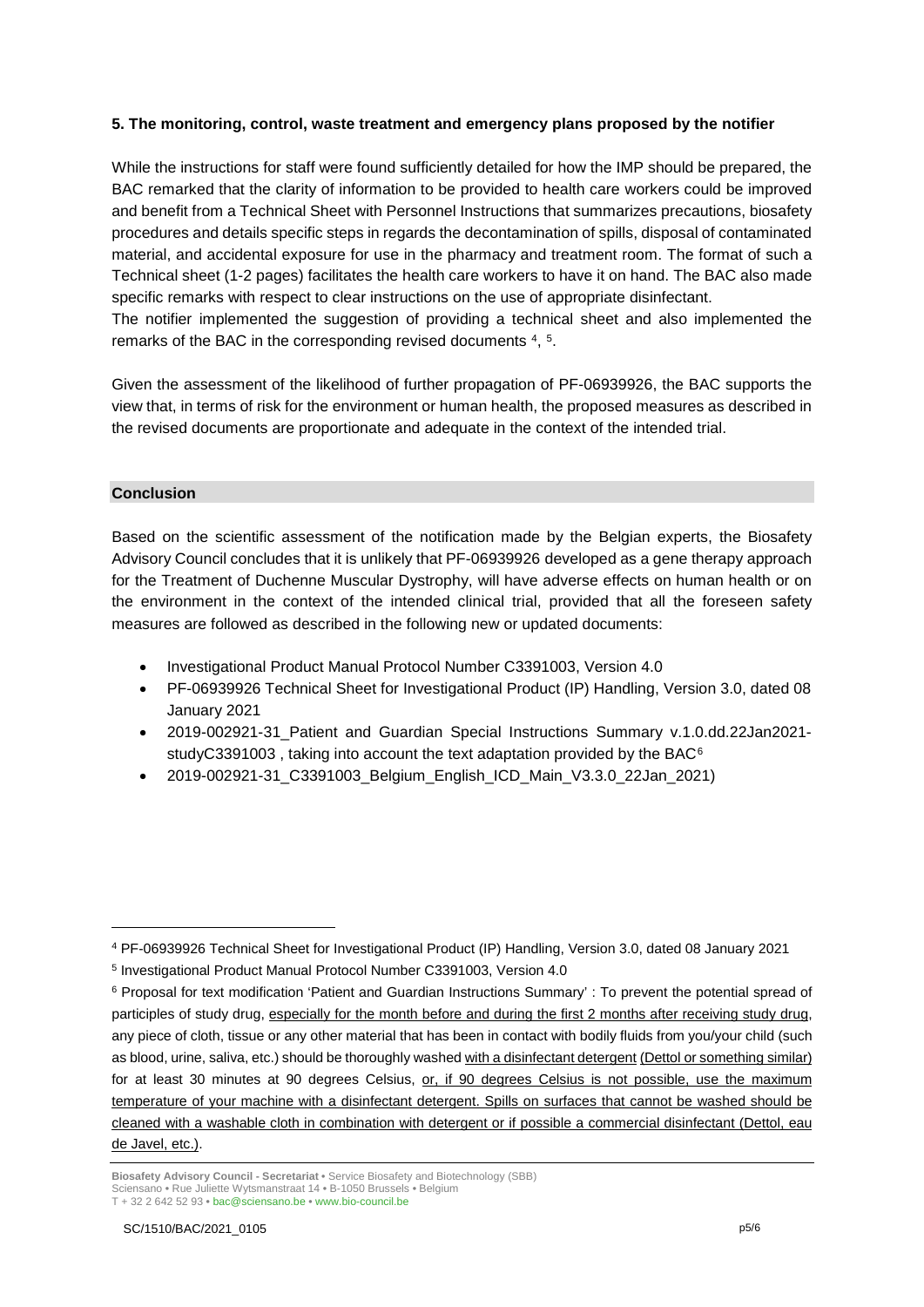Therefore, the Biosafety Advisory Council issues a **positive advice with the following conditions**:

- The notifier and the investigators must strictly apply the clinical trial protocol and the safety instructions as described in the dossier and the updated and new documents listed here above.
- The notifier takes due account of its commitment to report shedding data obtained from the planned clinical trials in view of any further step in the clinical development of PF-06939926.
- Any protocol amendment has to be previously approved by the Competent Authority.
- The notifier is responsible to verify that each study centre has qualified personnel experienced in handling infectious material and that the investigator has the required authorisations to perform the clinical trial activities inside the hospital (laboratory, pharmacy, hospital room, consultation room...) according to the Regional Decrees transposing Directive 2009/41/EC on the contained use of genetically modified micro-organisms.
- The BAC should be informed within two weeks when the first patient starts the treatment and the last patient receives the last treatment.
- At the latest six months after the last visit of the last patient included in the trial, the notifier must send the competent authority for the attention of the BAC a report with details concerning the biosafety aspects of the project. This report shall contain at least:
	- o The total number of patients included in the trial and the number of patients included in Belgium;
	- $\circ$  A summary of all adverse events marked by the investigators as probably or definitely related to the study medication;
	- o A report on the accidental releases, if any, of PF-06939926.



Prof. Dr. ir. Geert Angenon President of the Belgian Biosafety Advisory Council

*Annex I: Compilation of comments of experts in charge of evaluating the dossier B/BE/20/BVW4 (ref. SC/1510/BAC/2021\_0084, SC/1510/BAC/2020\_1198, SC/1510/BAC/2021\_0091)*

**Biosafety Advisory Council - Secretariat •** Service Biosafety and Biotechnology (SBB) Sciensano **•** Rue Juliette Wytsmanstraat 14 **•** B-1050 Brussels **•** Belgium T + 32 2 642 52 93 **•** bac@sciensano.be **•** www.bio-council.be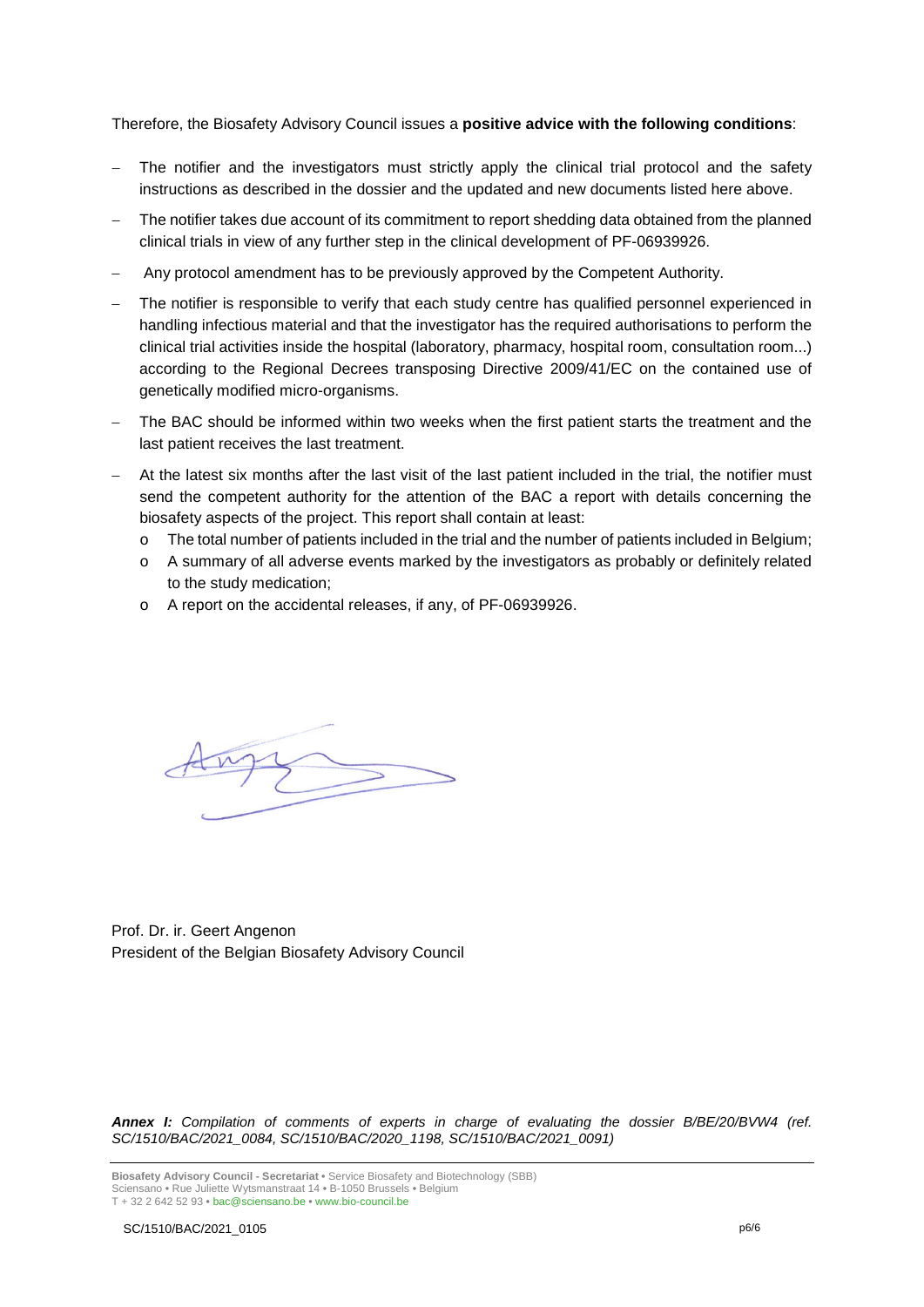# **Adviesraad voor Bioveiligheid Conseil consultatif de Biosécurité**

## **Compilation of comments of experts in charge of evaluating the dossier B/BE/20/BVW4 And comments submitted to the notifier**

30 October 2020 *Ref. SC/1510/BAC/2021\_0084*

**Mandate for the Group of Experts:** Mandate of the Biosafety Advisory Council (BAC) of 18 September 2020.

**Coordinator:** Karen Willard-Gallo (Jules Bordet Institute, ULB)

**Experts:** Rik Gijsbers (KULeuven), Anton Roebroek (KULeuven), Liliane Tenenbaum (Lausanne University Hospital), Aline Baldo (Sciensano, SBB) **SBB:** Katia Pauwels

### **INTRODUCTION**

Dossier **B/BE/20/BVW4** concerns a notification from Pfizer, inc. for the deliberate release in the environment of genetically modified organisms other than higher plants according to Chapter II of the Royal Decree of 21 February 2005.

The notification has been officially acknowledged on 18 September 2020 and concerns a clinical trial entitled "Phase 3, Multicenter, Randomized, Double-Blind, Placebo-Controlled Study to Evaluate the Safety and Efficacy of PF-06939926 for the Treatment of Duchenne Muscular Dystrophy". The investigational medicinal product is a AAV9- derived recombinant replication deficient vector carrying a truncated dystrophin encoding gene.

## **INSTRUCTIONS FOR EVALUATION**

Depending on their expertise, the experts were invited to evaluate the genetically modified organism considered in the notification as regards its molecular characteristics and its potential impact on human health and the environment. The pure medical aspects concerning the efficacy of the medicinal product and its safety for the treated patient are outside the scope of this evaluation.

The comments of the experts are roughly structured as in

- Annex II (principles for the risk assessment) of the Royal Decree of 21 February 2005

- Annex III (information required in notifications) of the Royal Decree of 21 February 2005

- Commission Decision 2002/623/EC of 24 July 2002 establishing guidance notes supplementing Annex II to Directive 2001/18/EC.

**Biosafety Advisory Council - Secretariat •** Service Biosafety and biotechnology (SBB) Sciensano • Rue Juliette Wytsmanstraat 14 **•** B-1050 Brussels **•** Belgium T + 32 2 642 52 93 **•** bac@sciensano.be **•** www.bio-council.be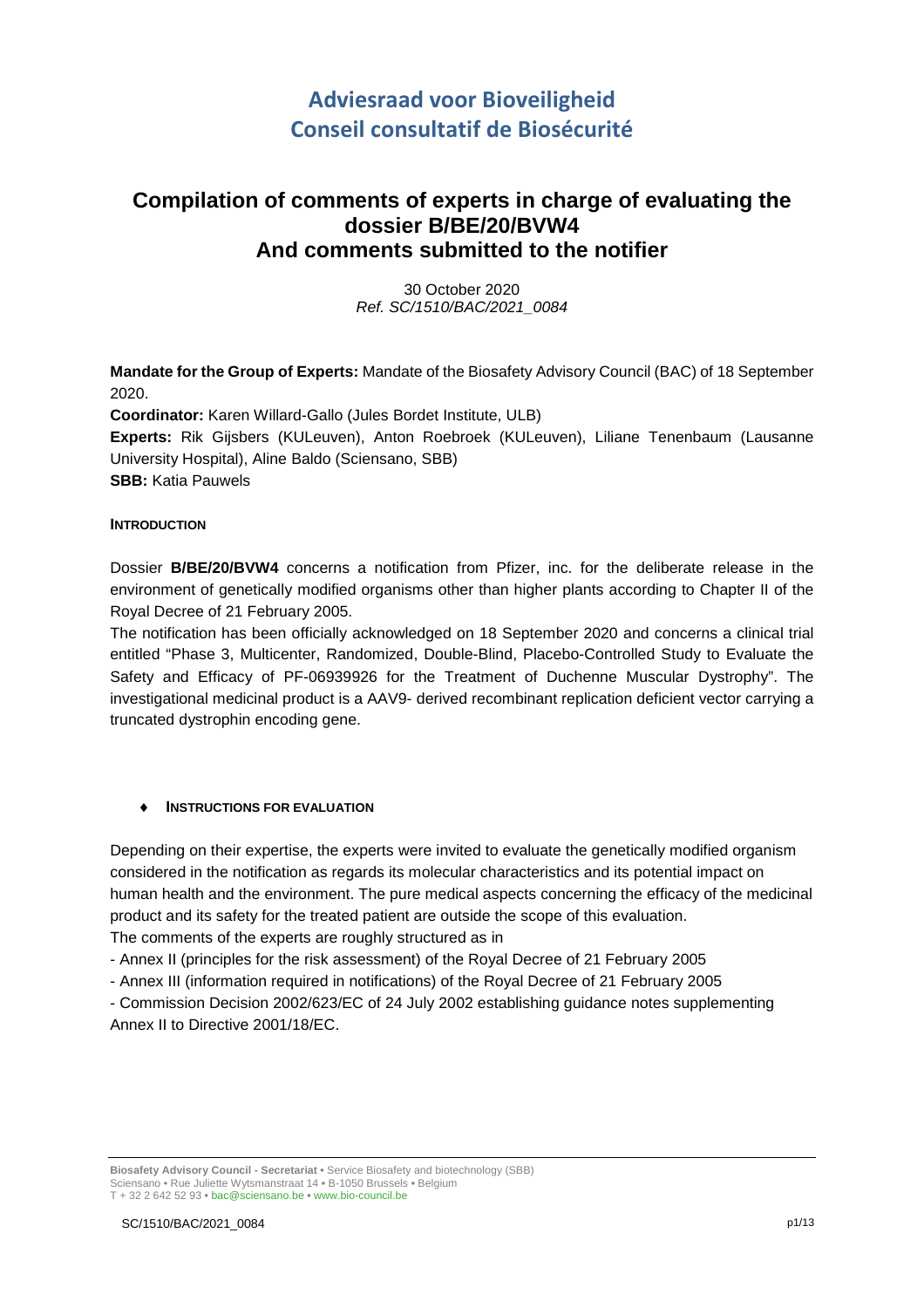## **List of comments received from the experts**

Remark: The comments below have served as basis for a list of questions that the Competent authority forwarded on 30 October 2020 to the notifier with a request to provide additional information. The comments or remarks highlighted in grey correspond to the questions addressed to the notifier.

### **List of comments/questions received from the experts**

### **2. INFORMATION RELATED TO THE INVESTIGATIONAL MEDICINAL PRODUCT**

### **2.1. Description of the production system**

(e.g. maps of the vectors used, characteristics of the cell lines used, possibility of complementation or recombination….)

#### *Comment 1*

*Has evaluated this item and has no questions/comments.*

### *Comment 2*

*Has evaluated this item and has no questions/comments.*

### *Comment 3*

The adenovirus helper plasmid (pXX680) contains sequences coding for the adenoviral late genes L3, L4 and L5.(page 63 of the IMPD) The only genes necessary for AAV helper effects are E1A (expressing by the 293 cells), E2, E4orf6 and VA (Grimm *et al.,* 2002). Additional sequences could code for immunogenic proteins. Are L3,L4,L5 or portions of it expressed by the plasmid?

The notifiers specifiy that they will later on modify the production protocol and use another adenoviral helper plasmid (Ad-Helper2; page 2-in 1b EudraCT 2019-002921-31 Common Application Form\_Confidential Annex) which does not carry sequences coding for late genes. However, in the planned Phase III clinical trial, the rAAV batches were still produced using pXX6-80. The purity of the viral batches raises > 98% . However, around 1-2 % of high molecular weight proteins are present in the final product (see IMPD Page 205, 221, 265 and 289). The notifier does not show a characterization of these contaminating proteins. A SDS-page gel showing the purity of the final product would be useful. Neither do they report an evaluation of the potential immune response that adenoviral contaminant proteins (if present) could induce.

However, if a care personal is exposed, the amount of virus to which he/she will be in contact with, is presumably low and the probability that a toxic immune response will be elicited is negligible.

#### *SBB comment :*

The evaluation of the purity of the viral batches, such as a characterization of contaminating proteins, are relevant for the quality assessment of the drug product but goes beyond the environmental risk assessment of PF-06939926. Also, it should be remarked that the inclusion of the IMPD into the biosafety dossier is not mandatory. From the perspective of the environmental risk assessment and as pointed out by the expert, exposure of non-target individuals (e.g. accidental exposure of heath care professionals at clinical trial site; exposure of close contacts because of shedding) will be exposed to much lower amounts of the drug product compared to the clinical dose.

**Biosafety Advisory Council - Secretariat •** Service Biosafety and biotechnology (SBB) Sciensano • Rue Juliette Wytsmanstraat 14 **•** B-1050 Brussels **•** Belgium T + 32 2 642 52 93 **•** bac@sciensano.be **•** www.bio-council.be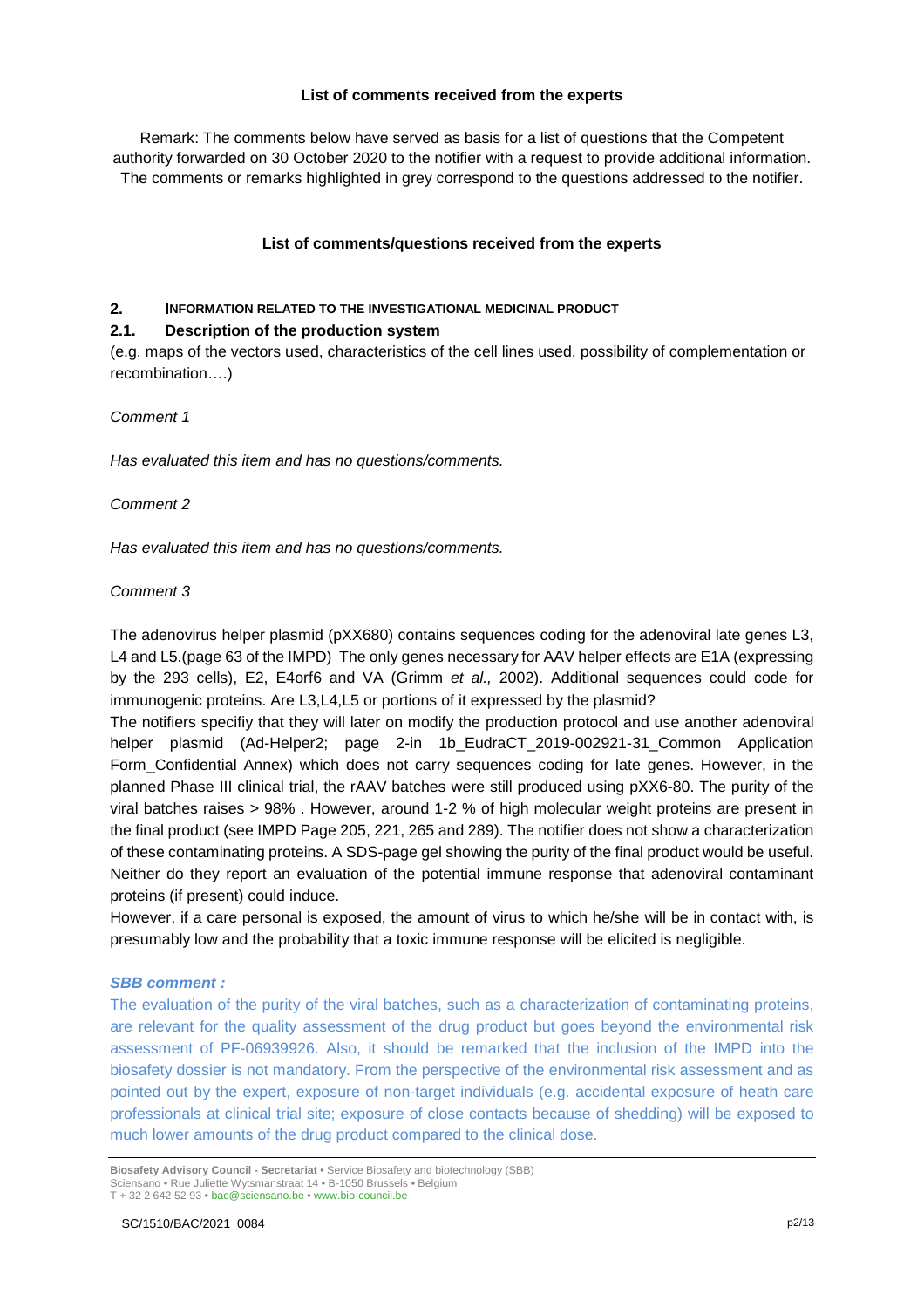*Coordinator comment :*  **Agreed** 

*Comment 4 Has not evaluated this item.*

#### **2.2. Demonstration of absence of formation of replication-competent virus**

(e.g. assessment of risk of generation of replication competent AAV, test methods and test data, ….)

### *Comment 1*

p208/466 - 10\_2019-002921-31\_IMPD.pdf: the infectious virus titer is determined. Maybe I'm mistaken, but I guess, the applicant discusses viral vector titers, and transduction of cell lines using the drug product, and not contaminating AAV virus in the AAV vector prep. For clarity, it would be better to replace the word 'virus' by 'viral vector'.

Further on the same page, the applicant writes 'The assay involves infection of myotubes by PF-06939926', here, transduction is meant.

On p209, results are reported as picograms (pg) HCP/1E9 viral genomes (vg), this should be (AAV) vector genomes. See also, p22/28 in 1b\_EudraCT\_2019-002921-31\_Common Application Form\_Confidential Annex.pdf.

p221 & 224/466 - 10\_2019-002921-31\_IMPD.pdf: the applicant indicates that rcAAV is detected in their assay. Detection limit is indicated to be 10 IU of wild type AAV2 in 1E10 vg PF-06939926. With two instances of rcAAV detected (even though this was not shown for all test flasks) in the production, can it be overall considered to be safe? Should the sensitivity of the test be improved? Was this really a rcAAV, or an external AAV2 infection of the flasks?

#### *SBB comment:*

In addition to the expert's comment : Table S.2.6-26 (p158 of IMPD) on release testing summary for Drug substance also reveals that rcAAV was detected in process 2 reference material, though it is remarked that Phase 2 reference material was not used for clinical trials.

On p221 (bath analysis for process 1 non clinical toxicology and references standard) it is stated that the detection limit is 1 IU of wild type AAV2 in 1E10 vg PF-06939926 for two of the tested batches.

#### **Proposal question to be addressed to applicant :**

With two instances of rcAAV detected (even though this was not shown for all test flasks) in the production (p221 & 224/466 - 10\_2019-002921-31\_IMPD.pdf) and one instance of rcAAV detected in process 2 reference material (Table S.2.6-26, p158 of 10\_2019-002921-31\_IMPD.pdf), the applicant is asked to discuss the probability of rcAAV into more detail.

The applicant is asked to clarify why detection limit was not 1 IU of wild type AAV2 over all tested flasks? Could the applicant confirm there was no external AAV2 infection of the flasks ?

**Biosafety Advisory Council - Secretariat •** Service Biosafety and biotechnology (SBB) Sciensano • Rue Juliette Wytsmanstraat 14 **•** B-1050 Brussels **•** Belgium T + 32 2 642 52 93 **•** bac@sciensano.be **•** www.bio-council.be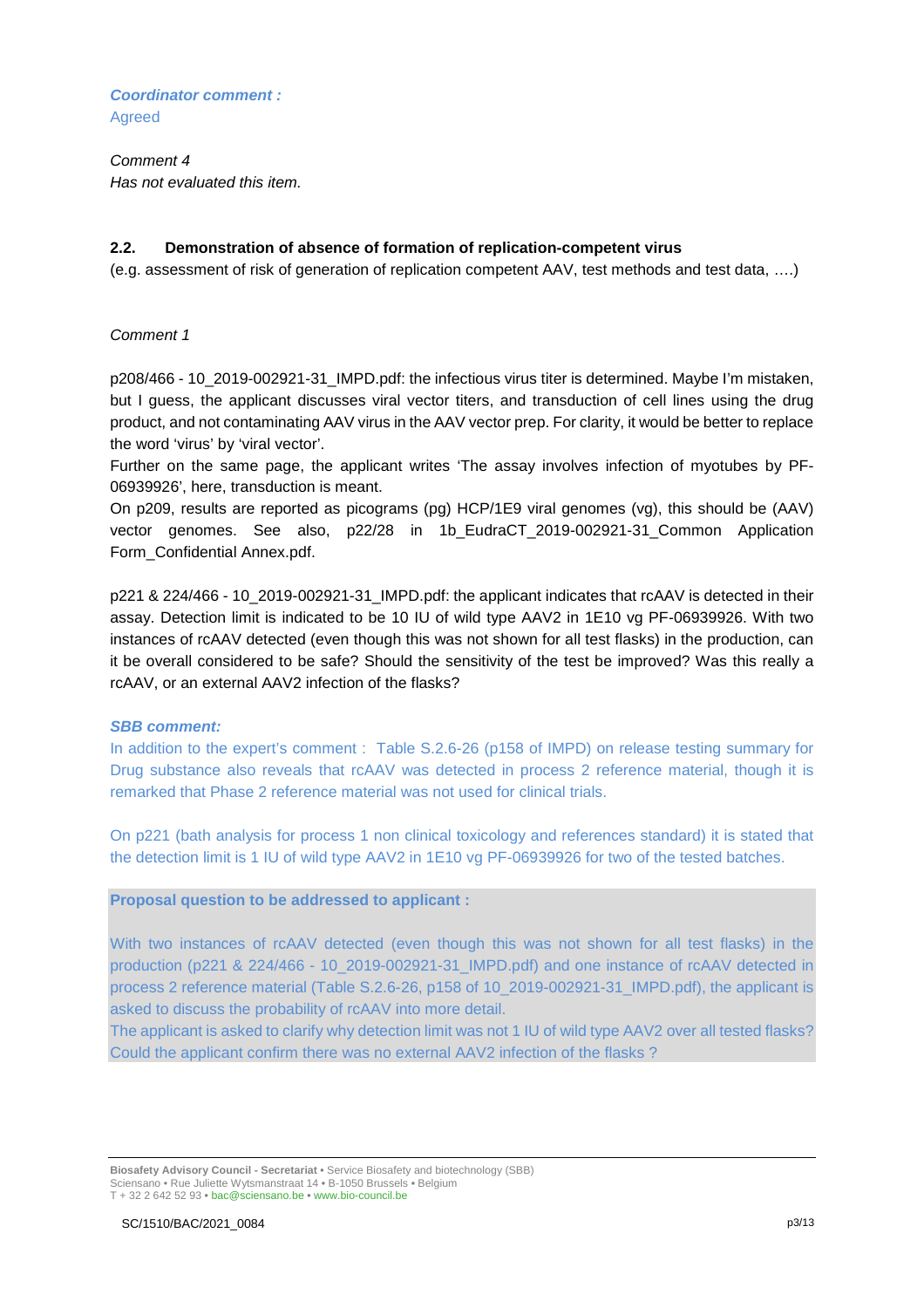p265 Table P.5.1-1. PF-06939926 Drug Product Specifications rcAAV is not included. Also further on in this section (p275-277/466 - 10\_2019-002921-31\_IMPD.pdf) the applicant provides the Justification of acceptance criteria for PF-06939926 drug product in Table P.5.6-1, however, formation of rcAAV is not included in this Table. I would consider this to be an intrinsic part of the batch control and drug product analysis. Why is this not monitored?

### *SBB comment:*

A copy of certificate analysis is provided at page 312 and 313, which contains a conclusion on rcAAV formation.

#### *Comment 2*

*Has evaluated this item and has no questions/comments.*

#### *Comment 3*

*Has evaluated this item and has no questions/comments.*

#### *Comment 4*

*Has not evaluated this item.*

### **2.3. Diagram (map) of the clinical vector**

#### *Comment 1*

*Has evaluated this item and has no questions/comments.*

*Comment 2*

*Has evaluated this item and has no questions/comments.*

*Comment 3*

*Has evaluated this item and has no questions/comments.*

#### *Comment 4*

*Has not evaluated this item.*

## **2.4. Molecular characterisation of the clinical vector**

(e.g. annotated sequence of the genome, genetic stability, ….)

## *Comment 1*

**Biosafety Advisory Council - Secretariat •** Service Biosafety and biotechnology (SBB) Sciensano • Rue Juliette Wytsmanstraat 14 **•** B-1050 Brussels **•** Belgium T + 32 2 642 52 93 **•** bac@sciensano.be **•** www.bio-council.be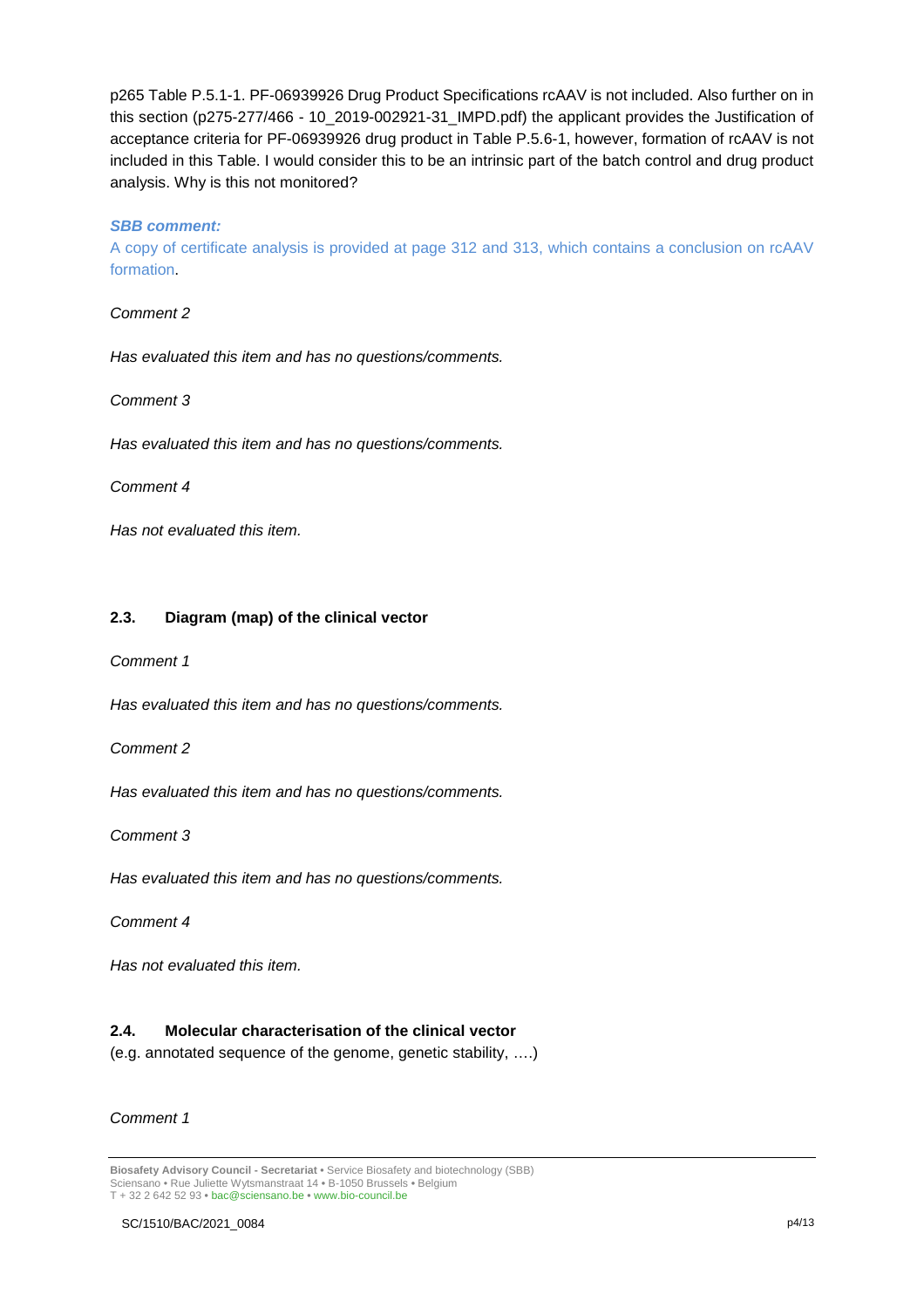The applicant thoroughly tested the presence of contaminating DNA in the different drug substance badges (p198/466 - 10\_2019-002921-31\_IMPD.pdf) and shows presence of a segment of E1A DNA in all instances, which is presumably protected by the AAV capsid. Between 9 - 320 copies/1E9 vg are detected in clinical preps. Considering doses of >1E14 to be used, these numbers increase substantially in the final product applied to the patient. It is difficult to judge the importance of this assay. Is the E1A DNA functional; can it transform cells in culture for example?

### *SBB comment :*

The evaluation of the purity of the viral batches, such as presence of segment E1A DNA , may be relevant for the quality assessment of the drug product but goes beyond the environmental risk assessment of PF-06939926.

## *Coordinator comment :*

Agreed

P70/89 in document 7\_EudraCT\_2019-002921-31\_Investigator-Brochure.pdf the applicant reports "3 subjects in Cohort 1 (all received 1E14 vg/kg per ITR assay) and 8 subjects in Cohort 2 (6 received 3E14 vg/kg per ITR assay and 2 received 2E14 vg/kg per TG assay)."

AAV vector titers are calculated based on PCR analysis of vg. However, depending on the ratio of full and empty AAV particles (AAV particles without, or with incomplete genomes contaminate all AAV preps - these ratios vary between different preps), the effective number of particles injected will differ. In the end it is this what may result in adverse events. The applicant indicates later in the same document (p81/89): "The ongoing first-in-human (FIH)/first-in-patient (FIP) clinical study C3391001 will explore ascending single doses of PF-06939926; (1) 1E14 vector genomes/kilogram (vg/kg), and (2) 3E14 vg/kg, with the option to de-escalate to 2E14 vg/kg in case of a suspected dose-limiting toxicity at the highest dose level.". Since the full/empty ratio will differ between preps, I wonder whether this should/could be taken into account to determine the effective drug concentration of the product.

## *SBB comment:*

These comments relate to patient's safety considerations and go beyond the environmental risk assessment.

## *Comment 2*

*Has evaluated this item and has no questions/comments.*

*Comment 3*

*Has evaluated this item and has no questions/comments.*

*Comment 4* 

*Has not evaluated this item.*

#### **2.5. Description of the insert**

(e.g. description of the expression cassette, potential harmful properties of the transgene, ….)

**Biosafety Advisory Council - Secretariat •** Service Biosafety and biotechnology (SBB) Sciensano • Rue Juliette Wytsmanstraat 14 **•** B-1050 Brussels **•** Belgium

T + 32 2 642 52 93 **•** bac@sciensano.be **•** www.bio-council.be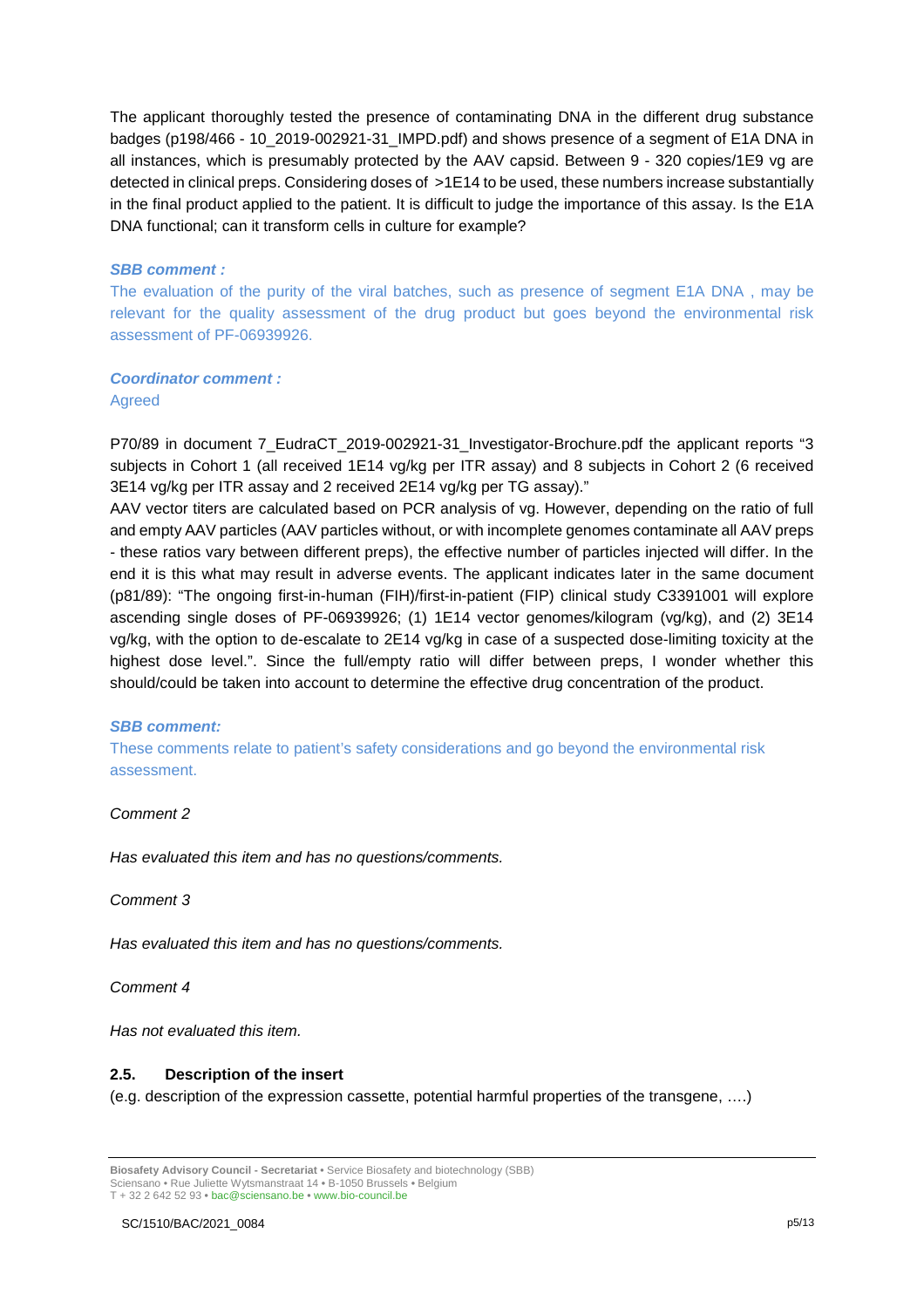## *Comment 1*

The patients are screened for pre-existing immunity by assessing NAb for AAV9. However, a study by Flanigan, 2013 reported on pre-existing T cell responses to dystrophin in DMD patients. This will also jeopardise the effectiveness of the gene therapy, and may result in adverse events for the patient. Flanigan and co-workers showed a higher prevalence of anti-dystrophin T cell responses with age and that corticosteroids treatment modulated that risk. Are the patients also evaluated for dystrophin Ab, and if so, how does this affect their inclusion criteria?

### *SBB comment:*

These comments relate to patient's safety considerations and go beyond the environmental risk assessment.

*Coordinator comment :*  Agreed

*Comment 2*

*Has evaluated this item and has no questions/comments.*

*Comment 3*

*Has evaluated this item and has no questions/comments.*

*Comment 4* 

*Has not evaluated this item.*

## **2.6. Biodistribution and shedding**

(e.g. shedding data, administered dose, route of administration, biodistribution data, methods used for detection of viral shedding….)

## *Comment 1*

P25/28 in 1b\_EudraCT\_2019-002921-31\_Common Application Form\_Confidential Annex.pdf: biodistribution is described for dogs and rats, however, distribution largely depends on the dose applied. Since this study applies high doses of rAAV vectors one should consider that biodistribution may be different from the one described in dogs and rats. In addition, the higher doses will also affect the shedding characteristics.

P3/466 of 10\_2019-002921-31\_IMPD.pdf: PF-06939926 doses range from 1E+14 vg/kg (low) to 3E+14 vg/kg (high). No safety concern has arisen in studies for systemic AAV delivery at various dose ranges in mouse models of neuromuscular diseases studies. However, toxic responses were reported when high-dose (>7.5x10e13 vg/kg) AAV was delivered intravenously in large mammals. Kornegay *et al*. (2010) reported severe adverse events upon delivery of AAV-9 vector expressing mini-dystrophin to three 4-day-old dystrophin null dog puppies at the dose of 1.5x10e14 vg/kg. In two recent studies also the Wilson lab reported on adverse events elicited by high dose AAV treatments (Hinderer *et al*., 2018; Hordeaux et al., 2018). Additionally, recently the US FDA halted a phase2 gene therapy trial of Audentes

**Biosafety Advisory Council - Secretariat •** Service Biosafety and biotechnology (SBB) Sciensano • Rue Juliette Wytsmanstraat 14 **•** B-1050 Brussels **•** Belgium T + 32 2 642 52 93 **•** bac@sciensano.be **•** www.bio-council.be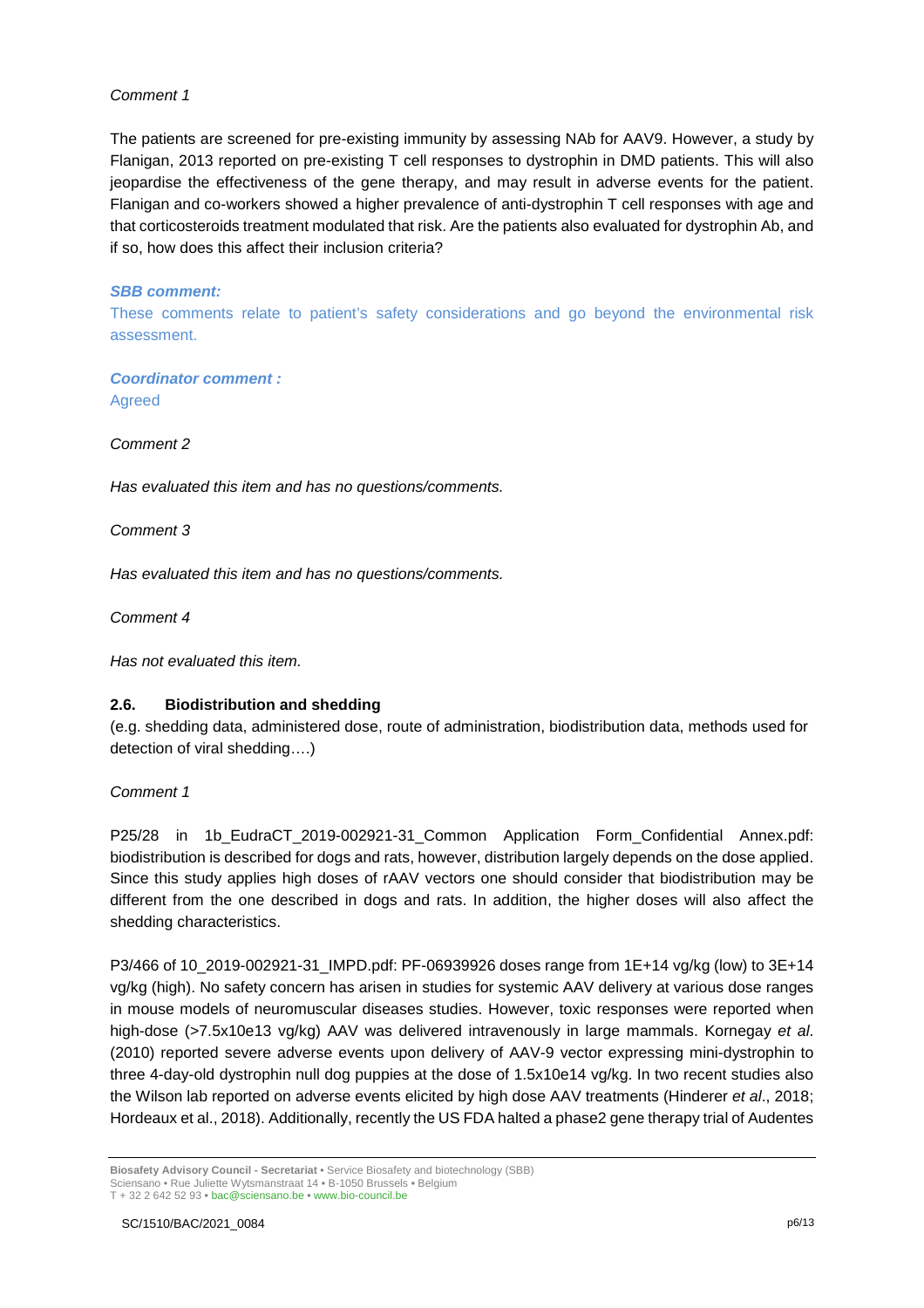Therapeutics for a rare neuromuscular disease following the death of three patients receiving the higher dose of the investigational treatment AT132, a gene therapy vector (AAV8) in a Phase I trial for X-linked myotubular myopathy (MTM) (see weblinks below).

In how far can the high doses applied in the current study result in adverse events? The applicant already reports on two serious adverse events (p15/19 - 2a\_EudraCT\_2019-002921-31\_SNIF.pdf and p10/20-1a\_EudraCT\_2019-002921-31\_Common\_application\_form\_Belgium.pdf): '*PF-06939926 is currently being investigated in a Phase I FIH study (C3391001) in up to 12 patients. Two serious adverse events have been reported after receipt of the drug but could be resolved'*. Was this in the higher dose patients, and was the dose believed to be the underlying cause (mentioned only p87/89 in 7\_EudraCT\_2019-002921-31\_Investigator-Brochure.pdf). Also in other trials high doses of AAV have been linked to adverse events (e.g. Table6 in Duan,, 2018).

### *SBB comment :*

Whether high doses of AVV are at the origin of reported adverse events observed in treated patients is predominantly relevant from the viewpoint of patients' health after treatment. Form an environmental risk assessment point of view, hazards associated to high amounts of the drug product should be balanced against the likelihood of accidental exposure of non-target individuals to such high doses of the drug product (during preparation of an injection sample for example).

## *Coordinator comment :*  Agreed

Shedding is discussed on p10/20-1a EudraCT 2019-002921-31\_Common\_application\_form\_Belgium.pdf. In my opinion it is not correct to consider the risk to humans and the environment associated with viral shedding of PF-06939926 as negligible. The applicant indicates that shedding data will be collected with the Phase 3 study (C3391003) of PF-06939926 in DMD, which is anticipated to provide definitive characterization of the viral shedding profile. Until those data are collected, the risk should at least be considered low.

## *SBB comment :*

It is agreed that shedding data collected form the Phase 1b and the proposed phase III study will contribute to a proper environmental risk evaluation. These data will need to be evaluated in light of the observed quantity of shed viral material, the period of time during which shedding is observed. It will be important to answer the question whether the observed shed PF-06939926 is only vector DNA or a remnant thereof, whether or not present in shed cells, whether it reflects integrated vector DNA in shed cells or whether it consists out of remaining or rescued replication-deficient viral vector particles. Given the route of administration and dose, the likelihood of shedding can be low to moderate. However,

given the low infectivity rate of recombinant AAV's and the likelihood of non-target to be exposed to sufficient amounts to enable efficient transduction, it can be argued that the risk are expected to be negligible ( see specific ERA document developed under the Good Practice on the assessment of GMO related aspects in the context of clinical trials with AAV clinical vectors<sup>[1](#page-12-0)</sup>).

*Coordinator comment :*  Agreed

 $\overline{a}$ 

<span id="page-12-0"></span><sup>1</sup> [https://ec.europa.eu/health/sites/health/files/files/advtherapies/docs/aavs\\_gp\\_en.pdf](https://ec.europa.eu/health/sites/health/files/files/advtherapies/docs/aavs_gp_en.pdf)

**Biosafety Advisory Council - Secretariat •** Service Biosafety and biotechnology (SBB) Sciensano • Rue Juliette Wytsmanstraat 14 **•** B-1050 Brussels **•** Belgium T + 32 2 642 52 93 **•** bac@sciensano.be **•** www.bio-council.be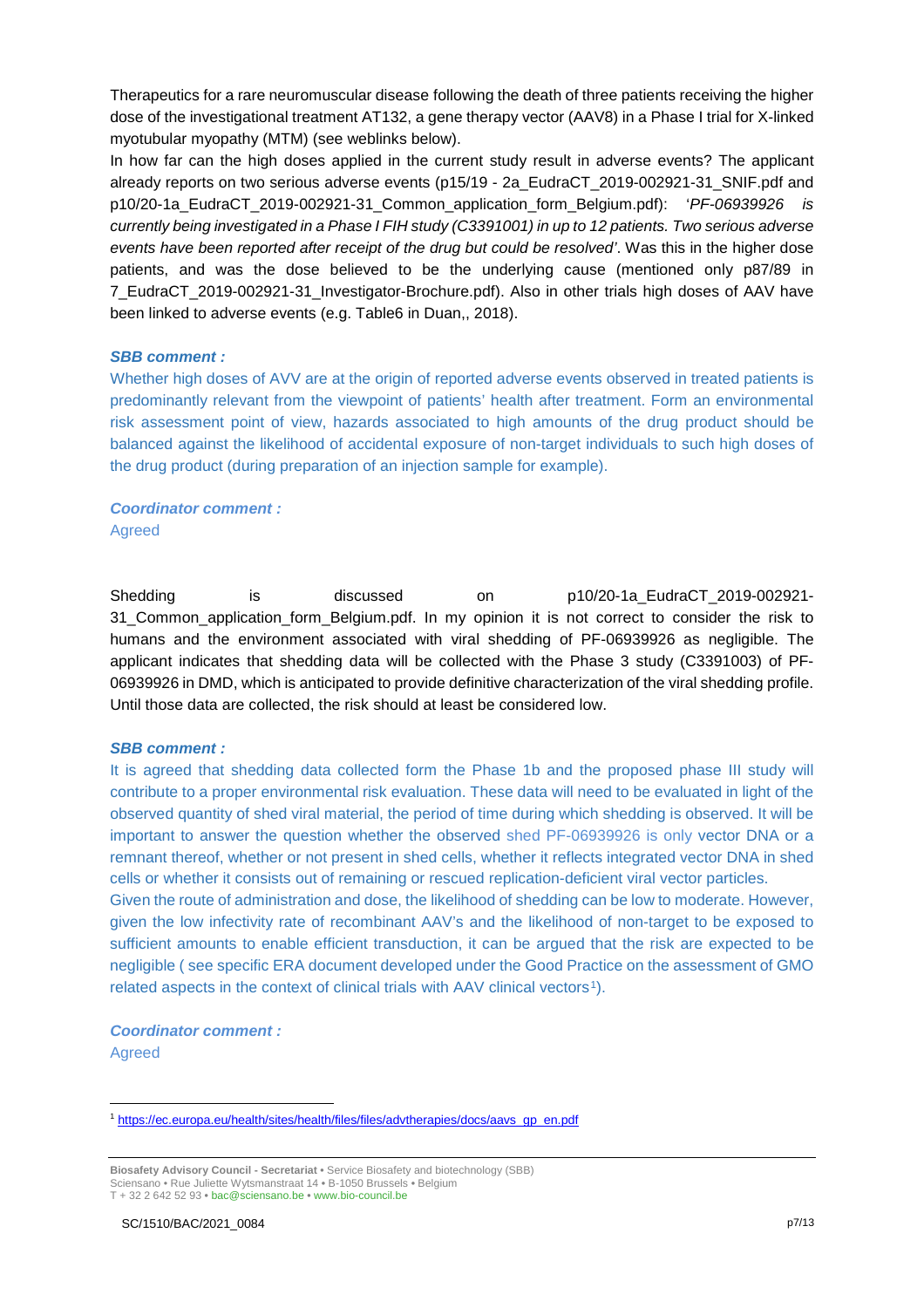P93/139, section 8.4 in 6\_EudraCT\_2019-002921-31\_Protocol-Amendment-1.pdf the applicant indicates that "For this study, any dose of PF-06939926 greater than a single administration of 2E+14 vg/kg within a 24-hour time period will be considered an overdose." This is contradictory to what is mentioned in P3/466 of 10\_2019-002921-31\_IMPD.pdf: PF-06939926. The specific method used to determine titers should also be included.

### *Comment 2*

*Has evaluated this item and has no questions/comments.*

### *Comment 3*

I did not find shedding data from the Phase I clinical trial. A phase I clinical trial consisting in minidystrophin gene transfer for DMD has been completed (Bowles *et al*., 2012) but it was using intramuscular injections of AAV2.5 whereas in the planned Phase III clinical trial, they will use AAV9 injected intravenously.

### *SBB comment :*

A shedding plan for both the ongoing phase 1b study (C3391001 study - treatment of boys to 2 years of age) and the proposed Phase 3 study is described in 1a\_EudraCT\_2019-002921- 31\_Common\_application\_form\_Confidential Annex.pdf. It is likely that shedding data were not available yet at the time of the current biosafety dossier submission.

#### *Coordinator comment :*

I think that this is an absolute necessity in order to be able to truly evaluate the risk and they should be required to provide updated information.

## **Question to be addressed to the notifier :**

Shedding data collected form the Phase 1b and the proposed phase III study will contribute to a proper environmental risk evaluation. These data will need to be evaluated in light of the observed quantity of shed viral material, the period of time during which shedding is observed. It will be important to answer the question whether the observed shed PF-06939926 is only vector DNA or a remnant thereof, whether or not present in shed cells, whether it reflects integrated vector DNA in shed cells or whether it consists out of remaining or rescued replication-deficient viral vector particles. It is likely that shedding data were not available yet at the time of the current biosafety dossier submission. However, the notifier is requested to provide an update shedding data from the Phase 1b if available.

## *Comment 4*

*Has evaluated this item and has no questions/comments.*

#### **3. INFORMATION RELATED TO THE CLINICAL TRIAL**

#### **3.3. Storage of the clinical vector at the clinical site**

(e.g. storage location, conditions of storage, …)

#### *Comment 1*

**Biosafety Advisory Council - Secretariat •** Service Biosafety and biotechnology (SBB) Sciensano • Rue Juliette Wytsmanstraat 14 **•** B-1050 Brussels **•** Belgium T + 32 2 642 52 93 **•** bac@sciensano.be **•** www.bio-council.be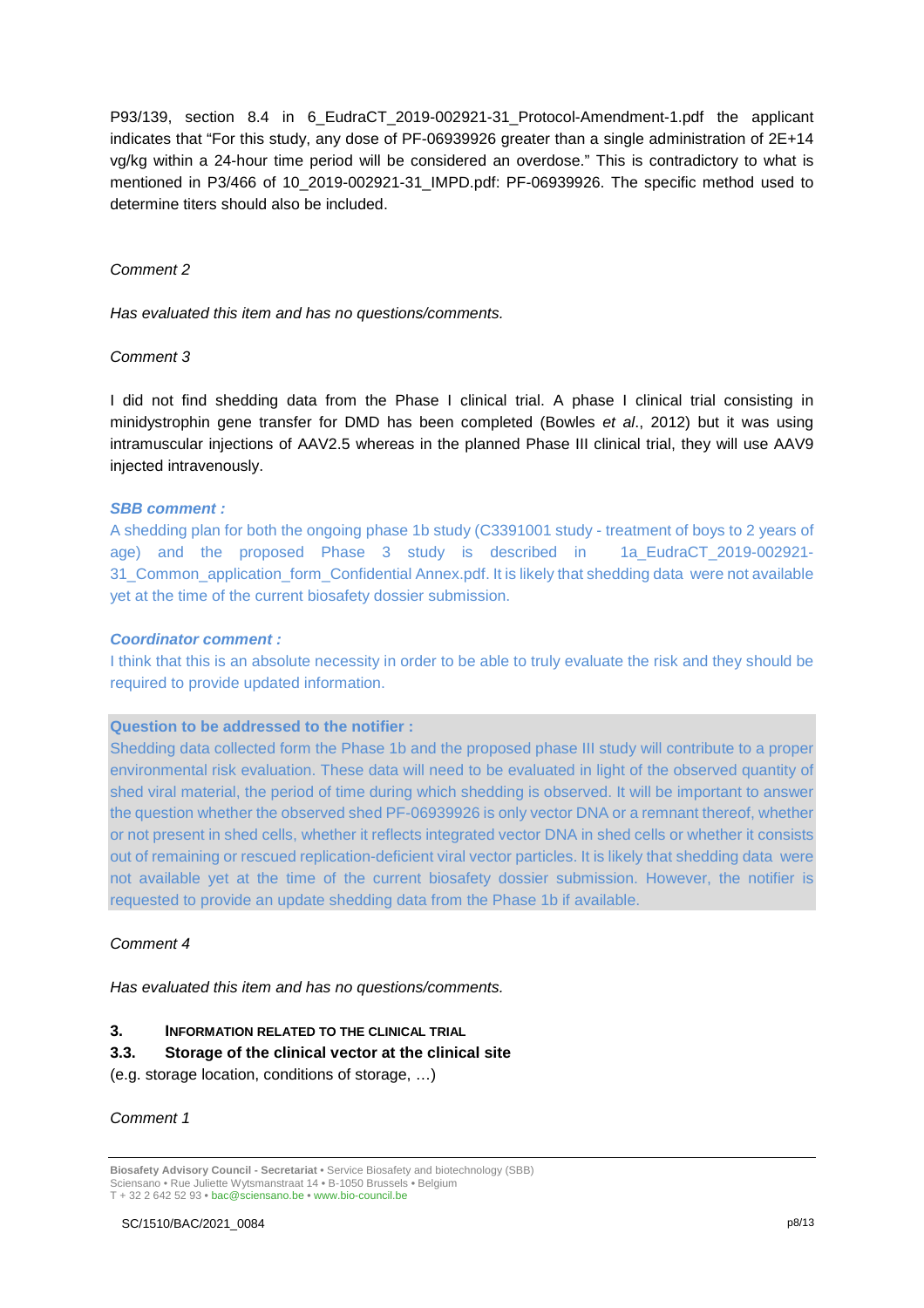*Has evaluated this item and has no questions/comments.*

*Comment 2*

*Has evaluated this item and has no questions/comments.*

*Comment 3*

*Has evaluated this item and has no questions/comments.*

*Comment 4* 

*Has evaluated this item and has no questions/comments.*

### **3.4. Logistics for on-site transportation of the clinical vector**

(information on logistics of in-house transportation, characteristics of the container, disinfection procedures, labelling of the containers, ...)

*Comment 1*

See 3.6

*Comment 2*

*Has evaluated this item and has no questions/comments.*

*Comment 3*

*Has evaluated this item and has no questions/comments.*

*Comment 4* 

*Has evaluated this item and has no questions/comments.*

#### **3.5. Reconstitution, finished medicinal product and administration to the patients**

(e.g. mode of administration, information on dosing and administration schedule, information on concomitant medication,…)

*Comment 1*

*Has evaluated this item and has no questions/comments.*

*Comment 2*

*Has evaluated this item and has no questions/comments.*

## *Comment 3*

**Biosafety Advisory Council - Secretariat •** Service Biosafety and biotechnology (SBB) Sciensano • Rue Juliette Wytsmanstraat 14 **•** B-1050 Brussels **•** Belgium T + 32 2 642 52 93 **•** bac@sciensano.be **•** www.bio-council.be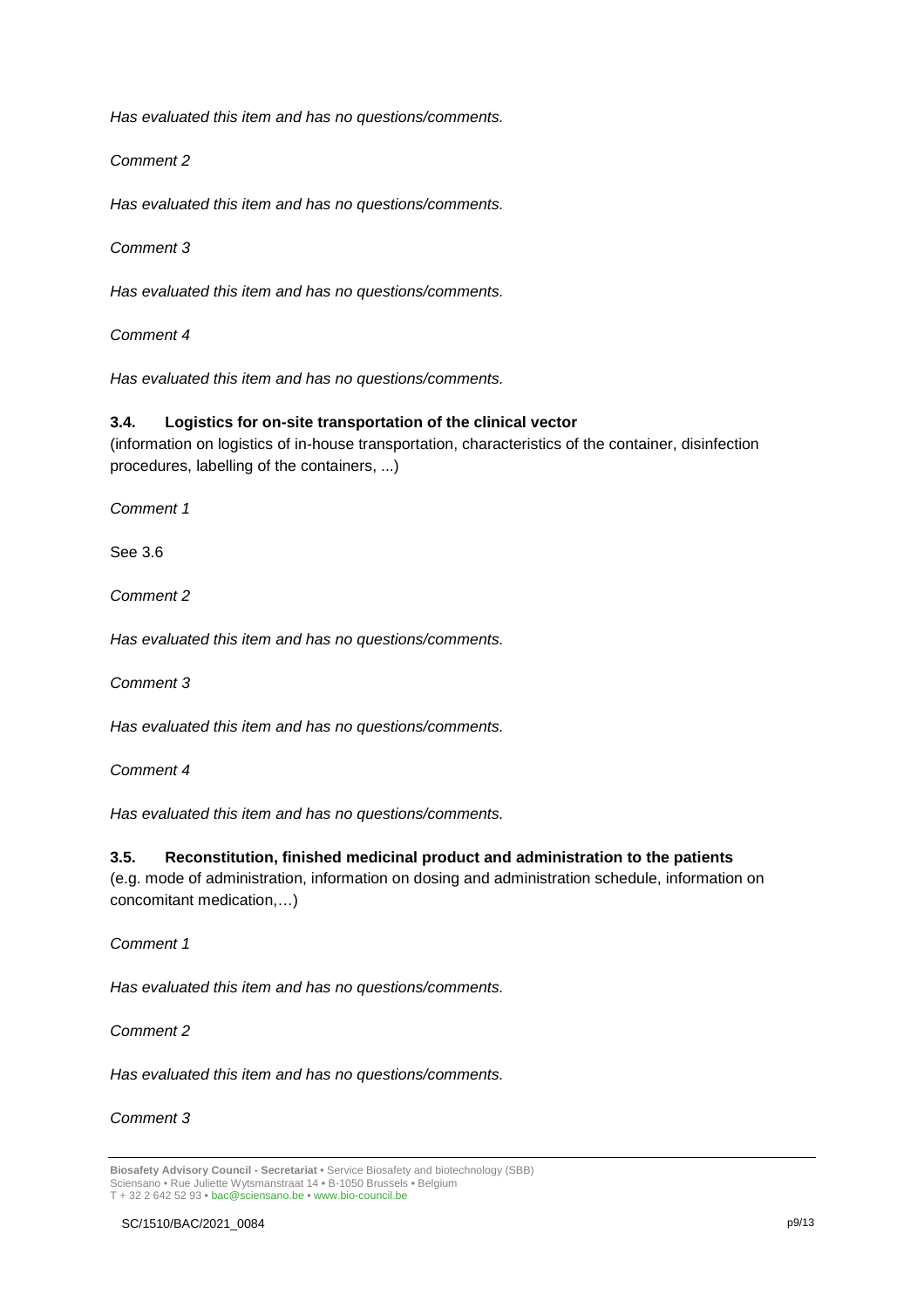*Has evaluated this item and has no questions/comments.*

#### *Comment 4*

*Has evaluated this item and has no questions/comments.*

#### **3.6. Measures to prevent dissemination into the environment**

(e.g. control measures, PPE, decontamination/cleaning measures after administration or in the case of accidental spilling, waste treatment, recommendation given to clinical trial subjects, …)

## *Comment 1*

On p16/37 in 10\_EudraCT\_2019-002921-31\_Instructions-for-staff-IB-Manual.pdf, the applicant proposes decontamination measures upon completion of PF-06939926 or Placebo preparation: "all internal hood surface areas must be thoroughly decontaminated using 10% bleach. The 10% bleach minimum required contact time is 20 minutes. Upon completion of this contact time, the hood should be cleaned using the local standard cleaning solution (e.g. 70% alcohol, etc.) to remove any remaining decontamination solution from surfaces."

This may be effective to inactivate the AAV vector, but is not feasible since surfaces will be corroding. On top, bleach will precipitate the proteins/vectors and removal from the surface may even be more difficult. I would propose to use a detergent/EtOH70% to clean the surface of possible contamination (knowing that this does not inactivate the vector, but rather cleans the surface), and subsequently inactivate the cloth in bleach 10% solution for appropriate time. Also for a spill, first contain the spill and inactivate afterwards. Wescodyne or detergent-based disinfectant are good suggestions, but provide working solutions that have proven effective. Please adapt procedure.

#### *Coordinator comment :*

Agreed.

In addition, the 10\_EudraCT\_2019-002921-31\_Instructions-for-staff-IB-Manual is very detailed for how they want the drug product to be prepared but rather thin on what happens in case of an accidental spill, needle stick injury or other event.

AAV (wt and rAAV) are resistant to some disinfectants, dehydration and are known to persist in aerosols or aqueous solutions. For this reason, it is CRITICAL that clear information be provided to the health care workers involved in preparing and administering the drug product that detail the correct procedures to follow after accidental exposure. A 1-2 pg plasticized Technical Sheet that summarizes precautions, biosafety procedures, decontamination of spills, disposal of contaminated material, and accidental exposure for use in the pharmacy and treatment room is indispensable for the health care workers to have on hand.

#### *Comment 2*

*Has evaluated this item and has no questions/comments.*

#### *Comment 3*

*Has evaluated this item and has no questions/comments.*

**Biosafety Advisory Council - Secretariat •** Service Biosafety and biotechnology (SBB) Sciensano • Rue Juliette Wytsmanstraat 14 **•** B-1050 Brussels **•** Belgium T + 32 2 642 52 93 **•** bac@sciensano.be **•** www.bio-council.be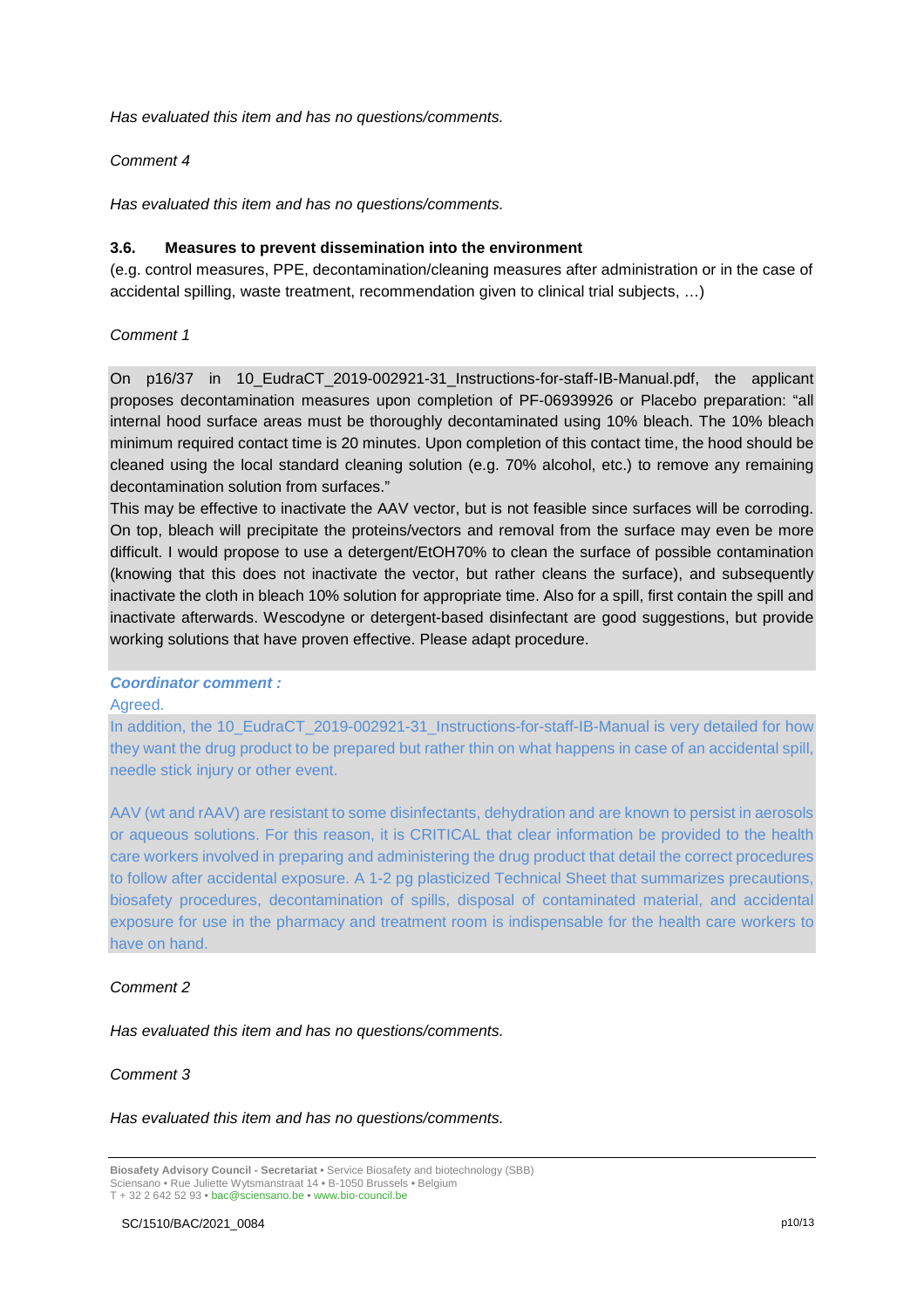## *Comment 4*

In the common application form, the applicant says that "patients and those around him will also be reminder to practice good hygiene, especially for the month prior to and during the first 2 months after each IMP administration." Could the applicant explain what means 'good hygiene' in this context and give more details?

#### *Coordinator comment :*

Agreed, if the patient and family/friends are required to be careful in some way then it is necessary to provide a Patient Instruction sheet that explains simply in a short, readable format what is necessary.

Furthermore, there are detailed instructions for the correct preparation and administration of the drug product but no Biosafety Manual or Personnel Instructions describing procedures that reduce accidental exposure through spills or needle stick injuries, and what the specific steps are that should be taken in the event of an accident. While the centers involved are experienced in handling biohazardous materials it is the responsibility of the company to provide details on a clear and concise plan of action to be followed in the event of accidental exposure, including necessary medical follow up. Every drug product will be different and may require modifying standard approaches to insure full containment.

Could the applicant consider the breaking of a hold vial containing the IMP and the disinfection procedures in this case?

## **5. ENVIRONMENTAL RISK ASSESSMENT**

(applicability of the specific environmental risk assessment provided for in Section 2 of the '*Good Practice on the assessment of GMO related aspects in the context of clinical trials with AAV clinical'* taking into account the specific characteristics of the investigational medicinal product)

*Comment 1*

*Has evaluated this item and has no questions/comments.*

*Comment 2*

*Has evaluated this item and has no questions/comments.*

*Comment 3*

*Has evaluated this item and has no questions/comments.*

*Comment 4* 

*Has evaluated this item and has no questions/comments.*

## **6. OTHER INFORMATION**

**Biosafety Advisory Council - Secretariat •** Service Biosafety and biotechnology (SBB) Sciensano • Rue Juliette Wytsmanstraat 14 **•** B-1050 Brussels **•** Belgium T + 32 2 642 52 93 **•** bac@sciensano.be **•** www.bio-council.be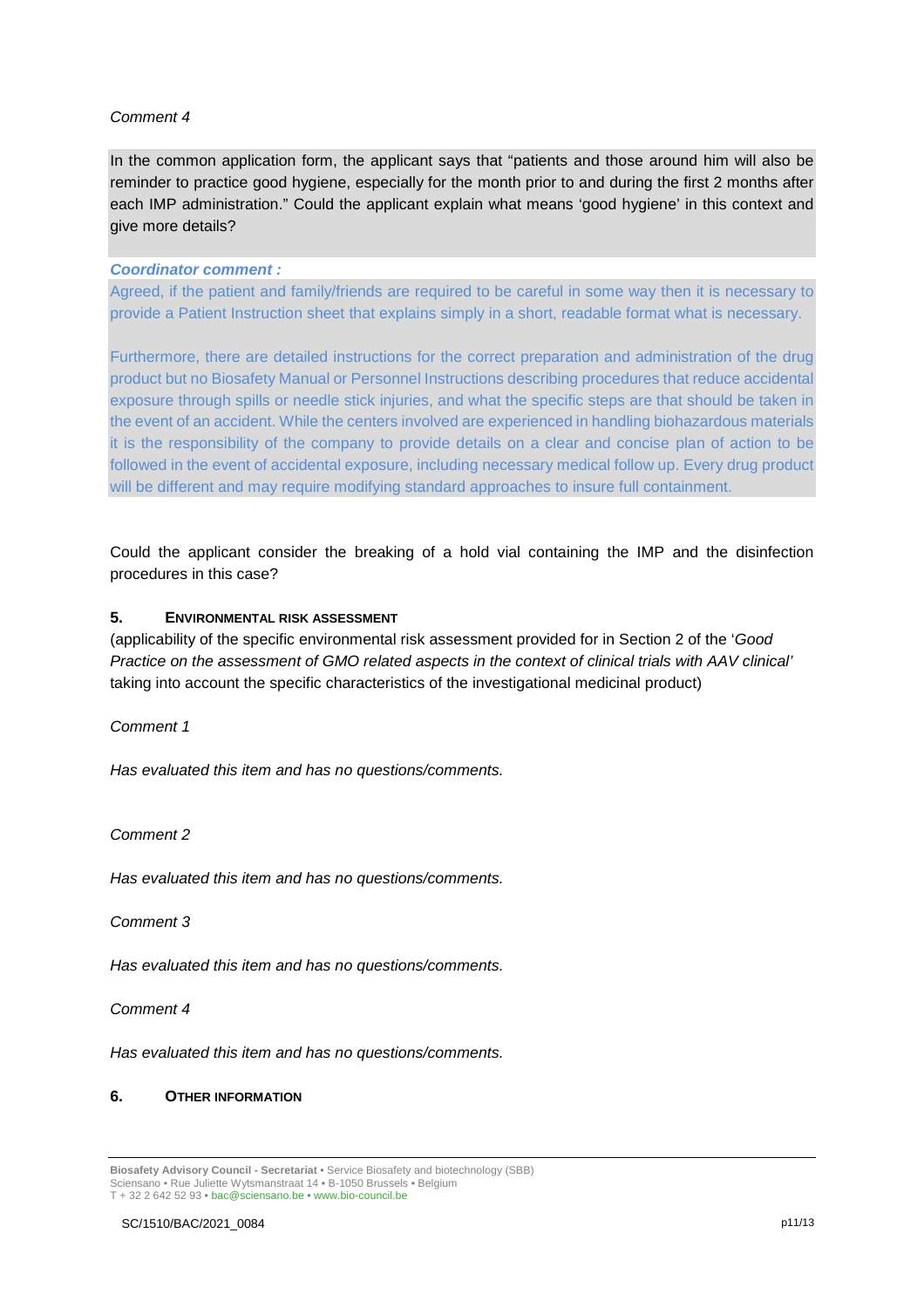**Do you have any other questions/comments concerning this notification that are not covered under the previous items?** 

*Comment 1 None Comment 2 None Comment 3 None Comment 4 None*

## **References**

Bowles DE, *et al*. Phase 1 gene therapy for Duchenne muscular dystrophy using a translational optimized AAV vector. Mol Ther. 2012;20(2):443-55.

Duan D. [Systemic AAV Micro-dystrophin Gene Therapy for Duchenne Muscular Dystrophy.](https://pubmed.ncbi.nlm.nih.gov/30093306/) Mol Ther. 2018 Oct 3;26(10):2337-2356. doi: 10.1016/j.ymthe.2018.07.011. Epub 2018 Jul 1

Flanigan KM *et al*. [Anti-dystrophin T cell responses in Duchenne muscular dystrophy: prevalence and](https://pubmed.ncbi.nlm.nih.gov/24010700/)  [a glucocorticoid treatment effect.](https://pubmed.ncbi.nlm.nih.gov/24010700/) Hum Gene Ther. 2013 Sep;24(9):797-806. doi: 10.1089/hum.2013.092.

Grimm D et al. Production methods for gene transfer vectors based on adeno-associated virus serotypes. Methods. 2002;28(2):146-57.

Hinderer C *et al*., [Severe Toxicity in Nonhuman Primates and Piglets Following High-Dose](https://pubmed.ncbi.nlm.nih.gov/29378426/)  [Intravenous Administration of an Adeno-Associated Virus Vector Expressing Human SMN.](https://pubmed.ncbi.nlm.nih.gov/29378426/) Hum Gene Ther. 2018 Mar;29(3):285-298. doi: 10.1089/hum.2018.015. Epub 2018 Feb 12.

Hordeaux J, [Toxicology Study of Intra-Cisterna Magna Adeno-Associated Virus 9 Expressing](https://pubmed.ncbi.nlm.nih.gov/30073178/)  [Iduronate-2-Sulfatase in Rhesus Macaques.](https://pubmed.ncbi.nlm.nih.gov/30073178/) Mol Ther Methods Clin Dev. 2018 Jul 14;10:68-78. doi: 10.1016/j.omtm.2018.06.004. eCollection 2018 Sep 21.

**Biosafety Advisory Council - Secretariat •** Service Biosafety and biotechnology (SBB) Sciensano • Rue Juliette Wytsmanstraat 14 **•** B-1050 Brussels **•** Belgium T + 32 2 642 52 93 **•** bac@sciensano.be **•** www.bio-council.be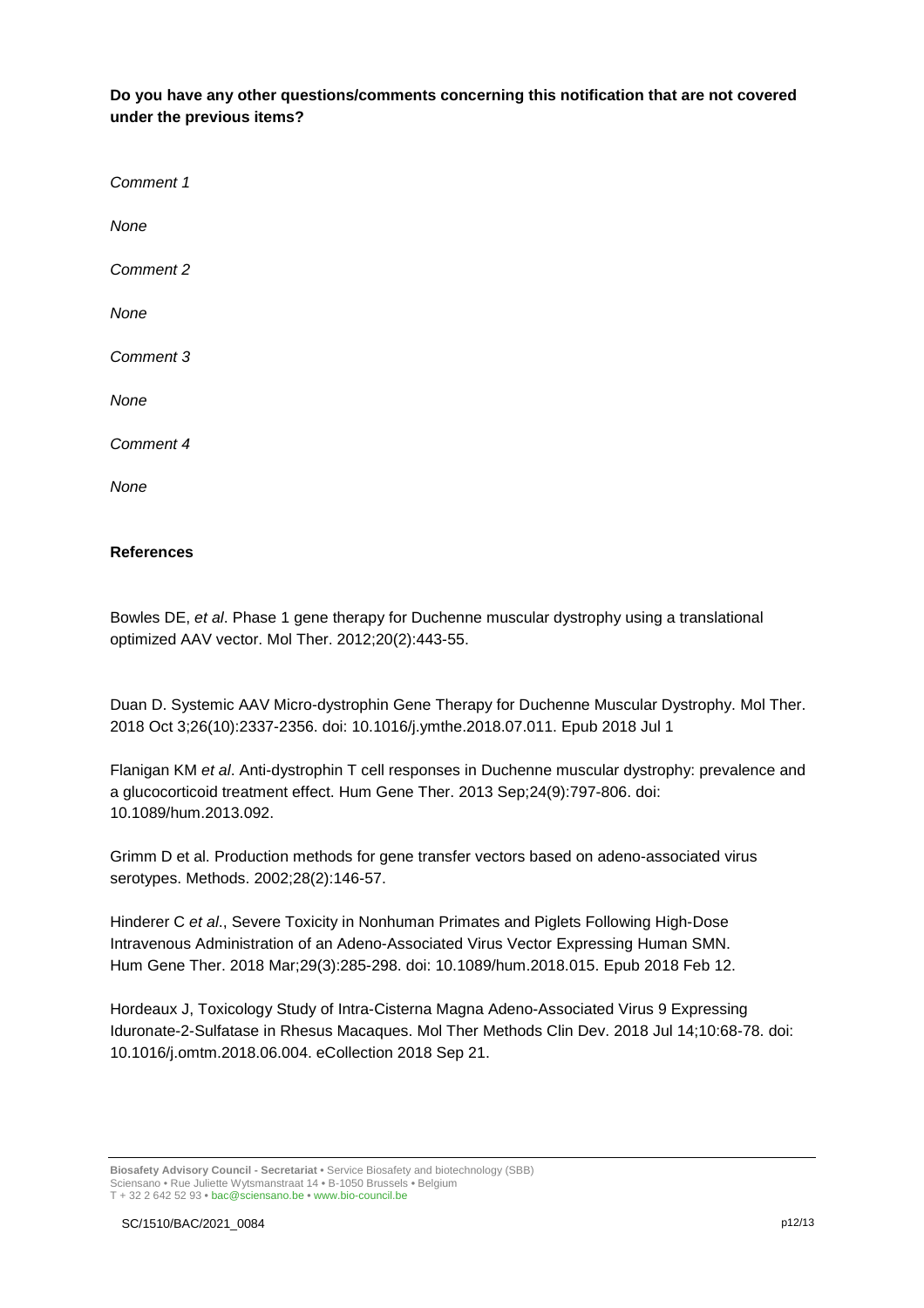Hordeaux J, [Toxicology Study of Intra-Cisterna Magna Adeno-Associated Virus 9 Expressing Human](https://pubmed.ncbi.nlm.nih.gov/30073179/)  [Alpha-L-Iduronidase in Rhesus Macaques.](https://pubmed.ncbi.nlm.nih.gov/30073179/) Mol Ther Methods Clin Dev. 2018 Jul 14;10:79-88. doi: 10.1016/j.omtm.2018.06.003. eCollection 2018 Sep 21.

Hordeaux J, The Neurotropic Properties of AAV-PHP.B Are Limited to C57BL/6J Mice. Mol Ther. 2018 Mar 7;26(3):664-668. doi: 10.1016/j.ymthe.2018.01.018. Epub 2018 Feb 2 7.

Kornegay JN *et al*[.Widespread muscle expression of an AAV9 human mini-dystrophin vector after](https://pubmed.ncbi.nlm.nih.gov/20517298/)  [intravenous injection in neonatal dystrophin-deficient dogs.](https://pubmed.ncbi.nlm.nih.gov/20517298/) Mol Ther. 2010 Aug;18(8):1501-8. doi: 10.1038/mt.2010.94. Epub 2010 Jun 1.

## **Weblinks**

<https://www.nature.com/articles/s41587-020-0642-9> ;

[https://myotubulartrust.org/wp-content/uploads/23JUNE2020-Letter-to-Patient-Community\\_Sent.pdf](https://myotubulartrust.org/wp-content/uploads/23JUNE2020-Letter-to-Patient-Community_Sent.pdf) https://www.fiercebiotech.com/biotech/astellas-audentes-reports-third-death-gene-therapy-trial.

**Biosafety Advisory Council - Secretariat •** Service Biosafety and biotechnology (SBB) Sciensano • Rue Juliette Wytsmanstraat 14 **•** B-1050 Brussels **•** Belgium T + 32 2 642 52 93 **•** bac@sciensano.be **•** www.bio-council.be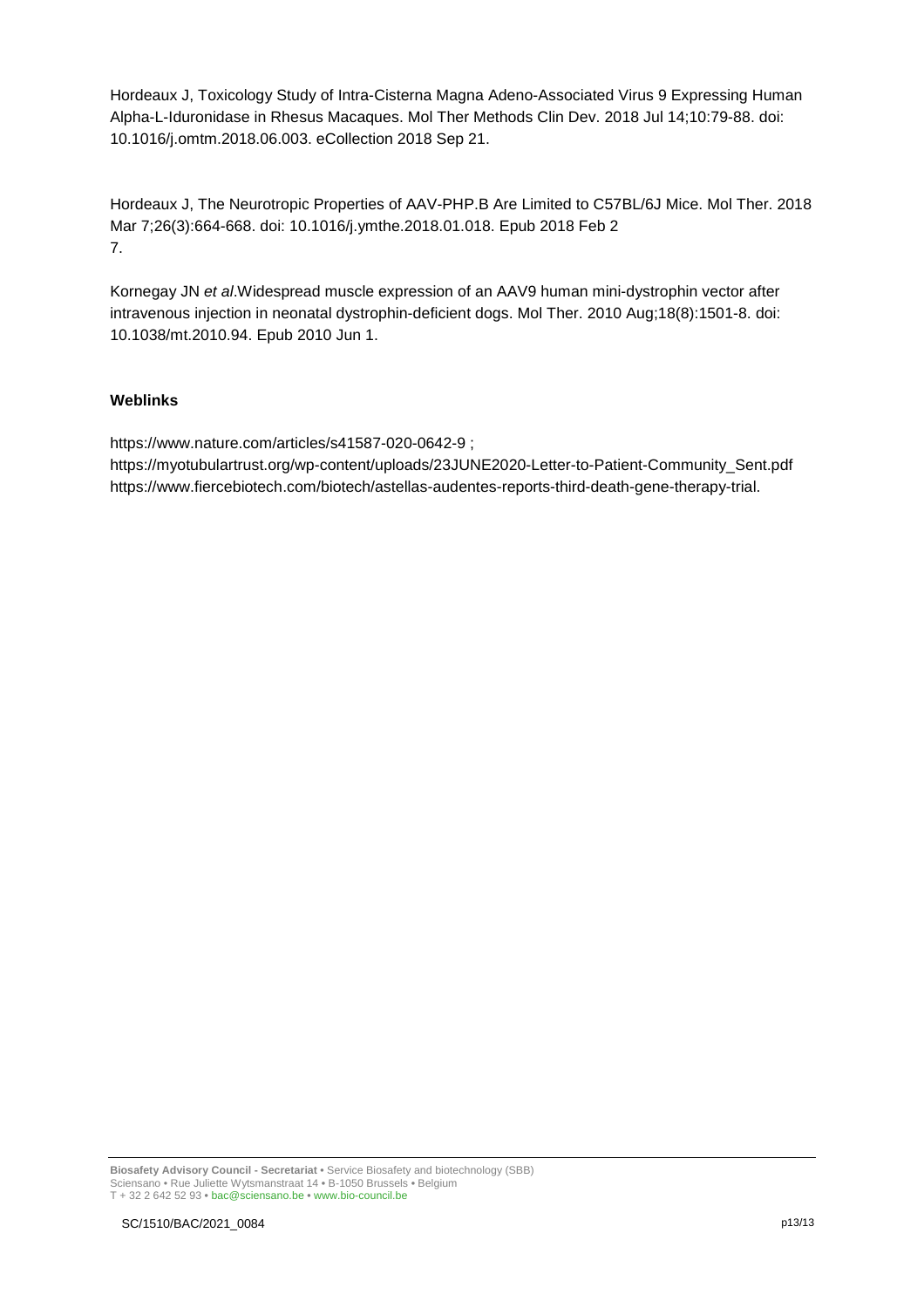# **Adviesraad voor Bioveiligheid Conseil consultatif de Biosécurité**

## **Compilation of comments of experts in charge of evaluating the dossier B/BE/20/BVW4 And comments submitted to the notifier**

18 December 2020 *Ref. SC/1510/BAC/2020\_1198*

**Coordinator:** Karen Willard-Gallo (Jules Bordet Institute, ULB) **Experts:** Rik Gijsbers (KULeuven), Anton Roebroek (KULeuven), Liliane Tenenbaum (Lausanne University Hospital) **SBB:** Katia Pauwels

## **INTRODUCTION**

Dossier **B/BE/20/BVW4** concerns a notification from Pfizer, inc. for a clinical trial entitled "Phase 3, Multicenter, Randomized, Double-Blind, Placebo-Controlled Study to Evaluate the Safety and Efficacy of PF-06939926 for the Treatment of Duchenne Muscular Dystrophy".

On 30 October 2020, based on a list of questions prepared by the BAC, the Competent Authority requested the notifier to provide additional information about the notification. The answers from the notifier to these questions were received by the Competent Authority on 04 December 2020. This complementary information (C3391003 DR Response document) was reviewed by the coordinator and the experts in charge of the evaluation of this notification.

## *QUESTION 1*

## *Comment*

The reply is heavily based on the Wright publication (compare txt to the section in the paper on rcAAV). From an ERA point of view it is essential to ensure that the prep does not contain rcAAV, but also for the patients safety.

In the end the question is not answered in sufficient detail. What is meant by 'a statistical analysis concordant with the results'? What was the analysis, which results were used, what result was obtained? The concern lies in my opinion in the fact that high vg are supplied to the patient. Considering <10 IU rcAAV/1E10 vg PF-06939926 and finally doses of >1E14 to be used, the numbers of rcAAV increase substantially in the final product applied to the patient, and thus also affect the chance of shedding (not only of rcAAV viruses, but potentially also viral vector particles – see Song et al.)

Ref:

Song L, Samulski RJ, Hirsch ML. Adeno-Associated Virus Vector Mobilization, Risk Versus Reality. Hum Gene Ther. 2020 Oct;31(19-20):1054-1067. doi: 10.1089/hum.2020.118. PMID: 32829671

**Biosafety Advisory Council - Secretariat •** Service Biosafety and biotechnology (SBB) Sciensano • Rue Juliette Wytsmanstraat 14 **•** B-1050 Brussels **•** Belgium T + 32 2 642 52 93 **•** bac@sciensano.be **•** www.bio-council.be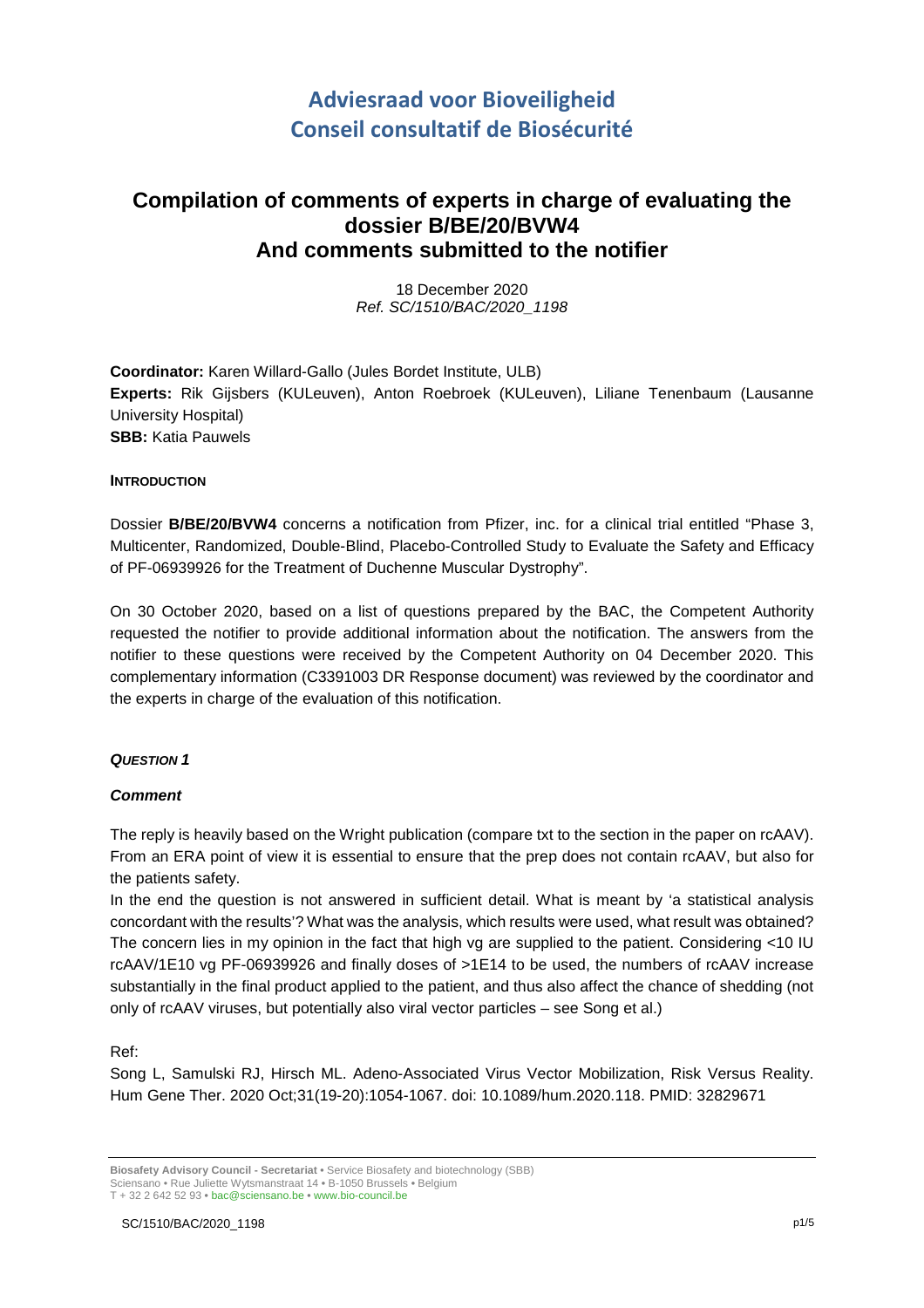## *Comment*

The applicant mentions that homologous or non-homologous recombination could be the source of appearance of rcAAV in their viral production.

Is homologous recombination possible? Are there homologous sequences in the 3 plasmids? Why didn't the applicant use a system without homology between the vector and helper plasmids?

To avoid that homologous or non homologous recombination could generate rcAAV, helper plasmids have been described which use large heterologous promoters to express rep/cap so that even if a viral DNA harboring ITRs, rep and cap is generated, it will be too large to be encapsidated. Thus, theoretically no rcAAV viral particle could appear.

Could the applicant describe whether there are homologous regions in their 3 plasmids and comment this issue?

In any case, rcAAV would still need a helper virus to infect the same cell in order to replicate, which is very unlikely as regard to the extremely amount of rcAAV present in some (and not all) batches. It is also very unlikely that such a low contamination with rcAAV could have any adverse effect, such as e.g., an immune response against rep cap which could trigger the elimination of transduced cells.

Finally, this extremely low amount of rcAAV, will not possibly be accidentally transferred to a person other than the patient, since even in the case of accidental injection, the recipient will be exposed to a much lower dose than the patient.

### *Comment*

*Has no further questions, the response of the notifier is considered adequate and sufficient.*

#### *QUESTION 2*

#### *Comment*

Even though complete shedding profiles are not available, can the applicant report on the incomplete ones?

#### *SBB comment:*

It is proposed to mention in the advice of the BAC that **'**the notifier informed that complete shedding profiles of patients enrolled in the Phase 1b clinical study (C3391001) are not yet available and that these will be complemented by additional viral vector shedding assessments undertaken in the Phase 3 pivotal (C3391003) clinicals study' . In the conditions of the advice it can mentioned that the BAC took note notifier's commitment to report shedding data obtained from the planned clinical trials in view of any further step in the clinical development of PF-06939926.

## *Comment*

*Has no further questions, the response of the notifier is considered adequate and sufficient.*

#### *Comment*

*Has no further questions, the response of the notifier is considered adequate and sufficient.*

**Biosafety Advisory Council - Secretariat •** Service Biosafety and biotechnology (SBB) Sciensano • Rue Juliette Wytsmanstraat 14 **•** B-1050 Brussels **•** Belgium T + 32 2 642 52 93 **•** bac@sciensano.be **•** www.bio-council.be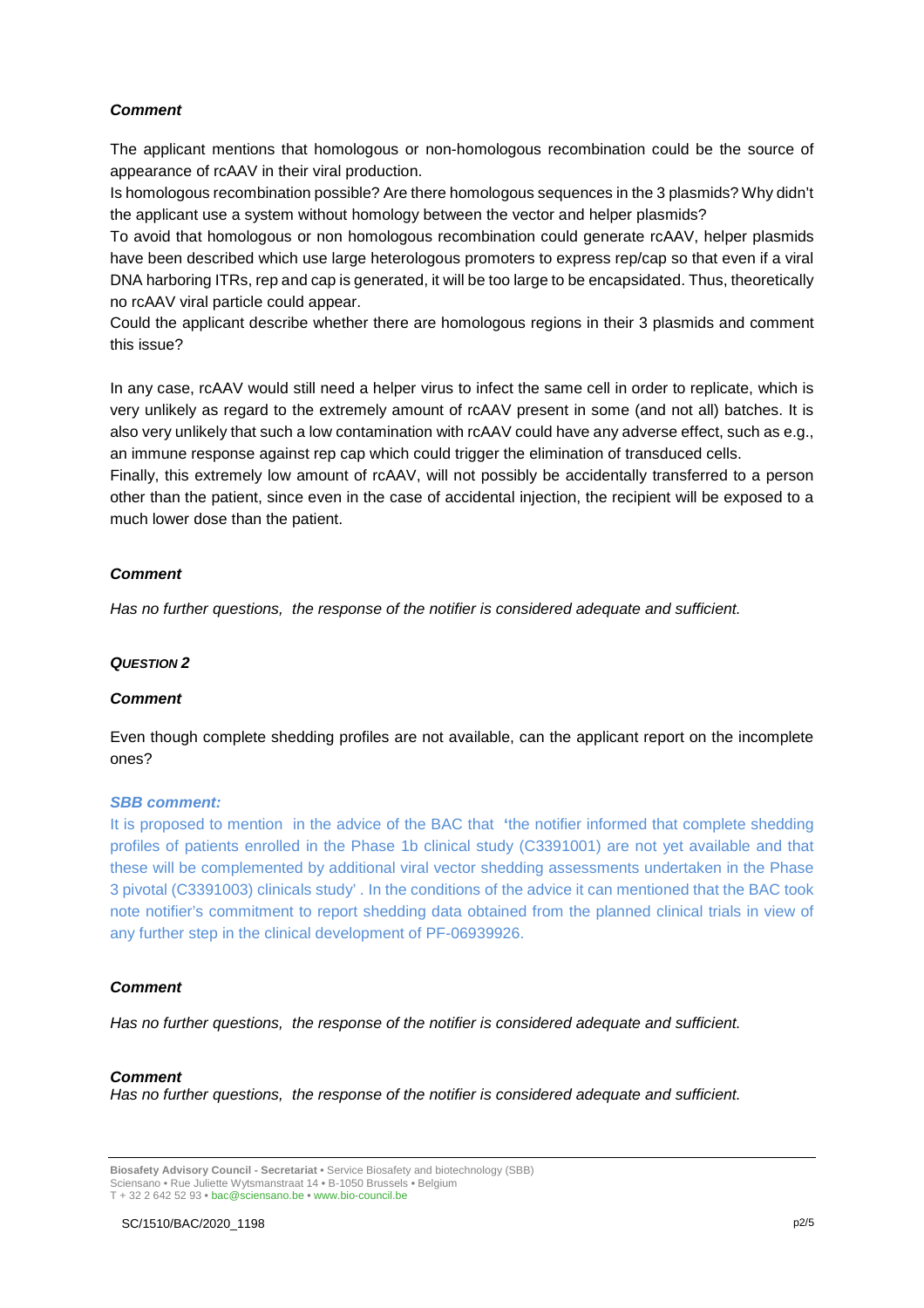## *QUESTION 3*

#### *Comment*

To me the use of 10% bleach still does not make sense in the hoods. Inactivation would require the bleach to be left there for at least 20'. However, I'm not aware of the European regulation (here the applicant refers to USP regulation).

#### *SBB comment :*

SBB colleagues were consulted as to whether it is preferable to first clean the hood with detergent /EtOH 70% and subsequently to inactivate with 10% bleach (expert's view) or to first inactivate with 10% bleach and to subsequently clean with detergent /EtOH 70%. There was a preference for the first approach, which is in line with expert's view. However, we are not aware of European standards that specifically addresses the sequence at which cleaning and inactivation should occur in a biological safety cabinet.

#### *Coordinator comment :*

AAV is stable in a wide pH rang (3-9) and like other non-enveloped viruses, is quite resistant to alcohol disinfectants. Therefore, decontaminants such as bleach 0.5% (5000 ppm sodium hypochlorite – this needs to be specified as various commercial sources have different concentration) or virusolve (recommended for equipment), 2% glutaraldehyde or 0.25% sodium dodecyl sulfate are recommended for 30 minutes followed by rinsing with water. I am afraid that saying the surface can be cleaned with 70% alcohol will lead to some places using this and not decontaminating first – it needs to be a protocol that people follow even when they might be a bit distracted. This needs to be changed in the investigational sheet.

#### **SBB comment :**

Indeed, one should avoid terminology such as % bleach as different commercial available bleach have different % of active Chloor (in weight). For clarification 0,5 % NaOCl (5000 ppm sodium hypochlorite) corresponds to a 1 to 10 dilution of bleach at 5% active Cl in weight and a 1 to 5 dilution of bleach at 2,5 active Cl in weight.

#### *Comment*

*Has no further questions, the response of the notifier is considered adequate and sufficient.*

#### *Comment*

*Has no further questions, the response of the notifier is considered adequate and sufficient.*

#### *QUESTION 4*

#### *Comment*

*Has no further questions, the response of the notifier is considered adequate and sufficient.*

#### *Comment*

*Has no further questions, the response of the notifier is considered adequate and sufficient.*

#### *Comment*

*Has no further questions, the response of the notifier is considered adequate and sufficient.*

**Biosafety Advisory Council - Secretariat •** Service Biosafety and biotechnology (SBB) Sciensano • Rue Juliette Wytsmanstraat 14 **•** B-1050 Brussels **•** Belgium T + 32 2 642 52 93 **•** bac@sciensano.be **•** www.bio-council.be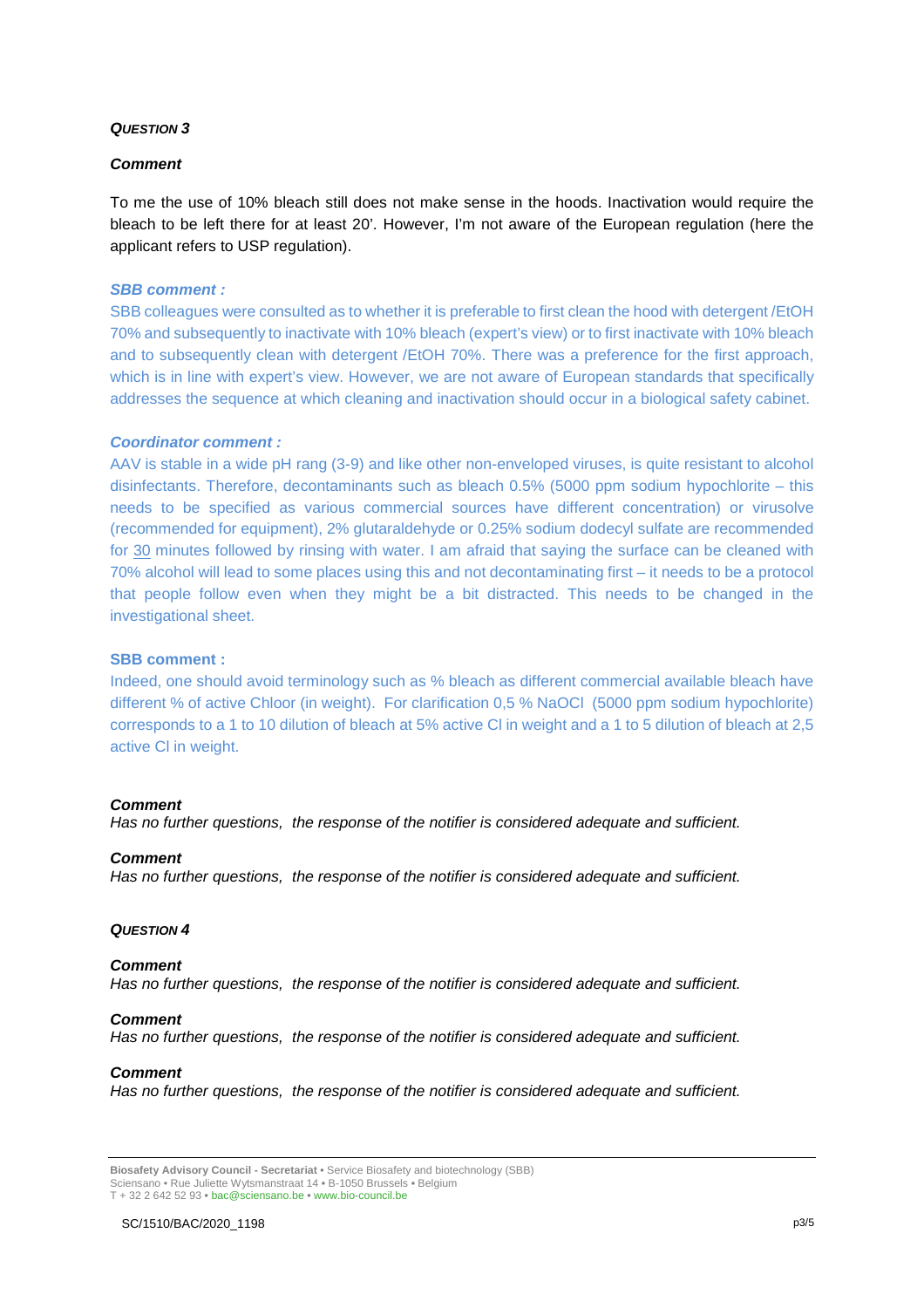#### *Coordinator comment :*

With regards the 1-2 pg Technical sheet more precise details on the disinfectants are important for this virus – hospitals tend to think 70% alcohol kills everything.

#### *QUESTION 5*

#### *Comment*

The information provided to the patient is only poorly supported. In order for the patients to adhere (or the parents to understand), I reckon it is important to explain why these measures are taken. If these measures are installed to limit the shedding, or when shedding takes place, limit the spread of the particles, just washing the hands is not sufficient. What about other routes of shedding (now only the mouth is considered)? Parents and care-takers should be informed on possible other sources of contaminated material when possible.

#### *Coordinator comment :*

Agreed with the expert that the patient information is a bit lite and will rely on how much of an explanation the doctor or nurse provides. I think a small take home summary sheet could really be helpful here.

I did not find anything revised for family and friends…

#### *SBB comment :*

The instructions found in the Informed Consent Document state that patients and contacts should thoroughly washing hands with soap and water after using the bathroom, before preparing or touching food, or after blowing the nose, coughing, or sneezing. With these instructions it can be considered that possible routes of shedding by urine, faeces, saliva or nasal secretions are not neglected.

#### *Comment*

*Has no further questions, the response of the notifier is considered adequate and sufficient.*

#### *Comment*

*Has no further questions, the response of the notifier is considered adequate and sufficient.*

#### *QUESTION 6-7*

#### *Comment*

I do not understand why the document will not be updated about these wrongly used terms. It is not because the reviewer re-interprets the meaning correctly, that it should not be corrected. The correct use of terminology is essential, especially in pharmaceutics, but more importantly, when using ATMPs. These new products will be new to the market, and it is important that doctors, parents, but also (lessinformed) parents and other personnel are aware of the fact that here no viruses are applied, and thus no virus-genomes are present, or infection is taking place, whereas for other therapies there are (e.g. oncolytic virus preps).

#### *Coordinator comment :*

Agreed with the expert that Pfizer took a rather arrogant approach (Q6-7) to updating the terminology saying they would not change it.

**Biosafety Advisory Council - Secretariat •** Service Biosafety and biotechnology (SBB) Sciensano • Rue Juliette Wytsmanstraat 14 **•** B-1050 Brussels **•** Belgium T + 32 2 642 52 93 **•** bac@sciensano.be **•** www.bio-council.be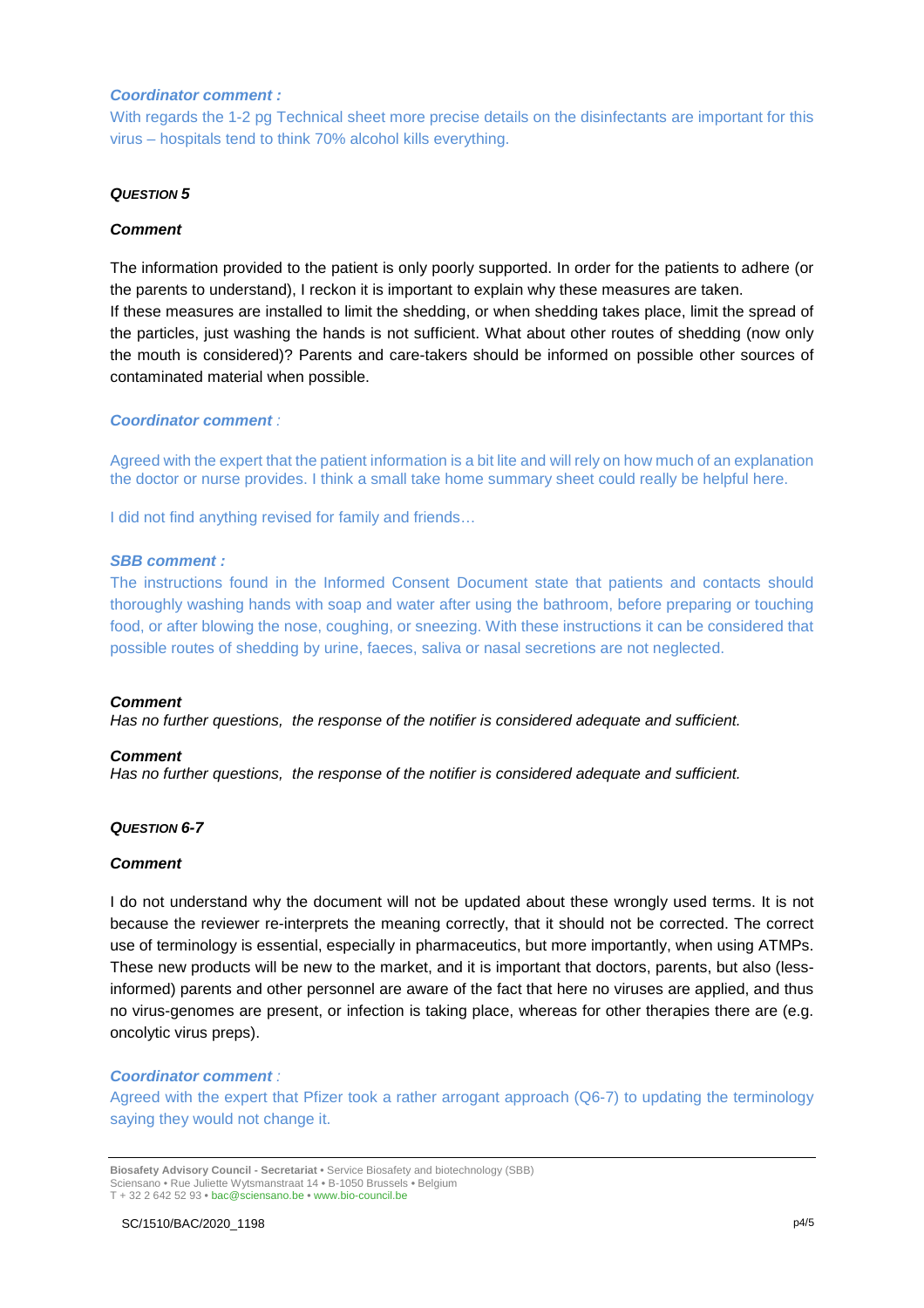## *Comment*

*Has no further questions, the response of the notifier is considered adequate and sufficient.*

## *Comment*

*Has no further questions, the response of the notifier is considered adequate and sufficient.*

**Biosafety Advisory Council - Secretariat •** Service Biosafety and biotechnology (SBB) Sciensano • Rue Juliette Wytsmanstraat 14 **•** B-1050 Brussels **•** Belgium T + 32 2 642 52 93 **•** bac@sciensano.be **•** www.bio-council.be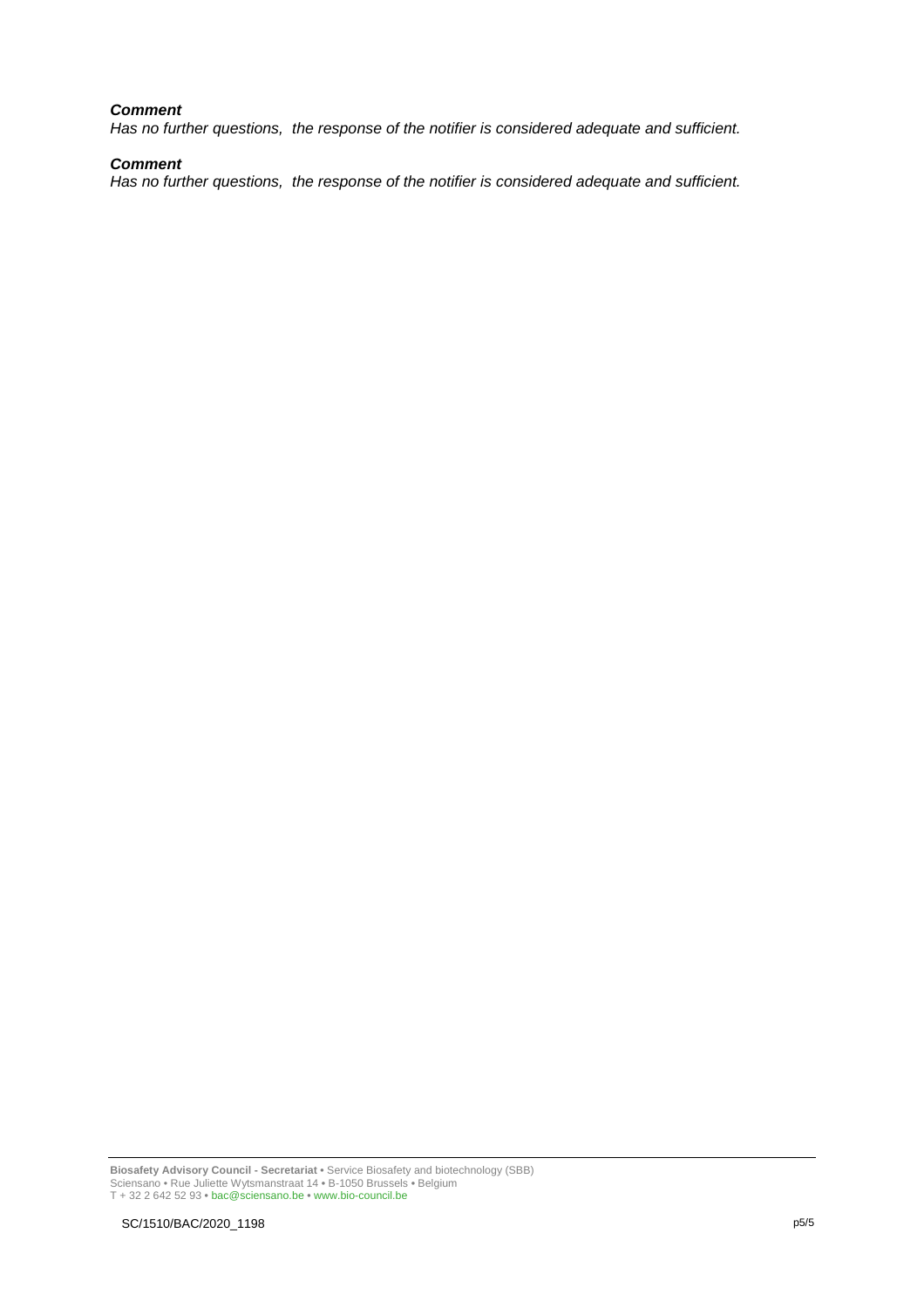# **Adviesraad voor Bioveiligheid Conseil consultatif de Biosécurité**

## **Compilation of the expert's evaluations of the answers of Pfizer, Inc on the second list of questions for dossier B/BE/20/BVW4**

03 February 2021 *Ref. SC/1510/BAC/2021\_0091*

**Coordinator:** Karen Willard-Gallo (Jules Bordet Institute, ULB) **Experts:** Rik Gijsbers (KULeuven), Anton Roebroek (KULeuven), Liliane Tenenbaum (Lausanne University Hospital) **SBB:** Katia Pauwels

### **INTRODUCTION**

Dossier **B/BE/20/BVW4** concerns a notification from Pfizer, inc. for a clinical trial entitled "Phase 3, Multicenter, Randomized, Double-Blind, Placebo-Controlled Study to Evaluate the Safety and Efficacy of PF-06939926 for the Treatment of Duchenne Muscular Dystrophy".

On 18 December 2020, based on a second list of questions prepared by the BAC, the Competent Authority requested the notifier to provide additional information about the notification. The answers from the notifier to these questions were received by the Competent Authority on 27 December 2020. This complementary information was reviewed by the coordinator and the experts in charge of the evaluation of this notification.

## *Evaluation expert 1*

I reviewed the replies of the notifier to the second round of questions.

## *As to Q1 and Q2 and their response.*

In response to Q1 the applicant provides additional info on the conservation of the bp sequence, which is not longer than 10bp between the respective plasmids used for production.

However, in Q2 information is provided on the potential generation of rcAAV due to recombination events. These are considered very low, notwithstanding the fact that during production virus was detected. It is not clear to me how recombination can be the cause of the generation of rcAAV if there is not homology between the sequences that extends 10bps.

The additional info on the assay used to determine the rcAAV (provided in document 2019-002921-31 CONFIDENTIAL INX100430448 Informal QRM-2020 For Replication Competent AAV (rcAAV) DMD GT (PF-06939926) Oct 2020.pdf) shows that AAV virus is amplified in several steps by additional Adenovirus infection on adherent 293 HEK cells. The resulting qPCR assays for Rep2 cDNA. This implies that the resulting rcAAV only contains Rep2 for sure. AAV9 encapsidated particles are quite bad in transducing 293HEK cells, whereas AAV2 capsid is much better. This possibly indicates that the viral vector prep is contaminated with AAV2-virus (consisting of Rep2-Cap2) and not of rcAAV resulting from recombination (Rep2-Cap9).

Together this implies that this rather relates to patient safety, or product safety, rather than ERA.

**Biosafety Advisory Council - Secretariat •** Service Biosafety and biotechnology (SBB) Sciensano • Rue Juliette Wytsmanstraat 14 **•** B-1050 Brussels **•** Belgium T + 32 2 642 52 93 **•** bac@sciensano.be **•** www.bio-council.be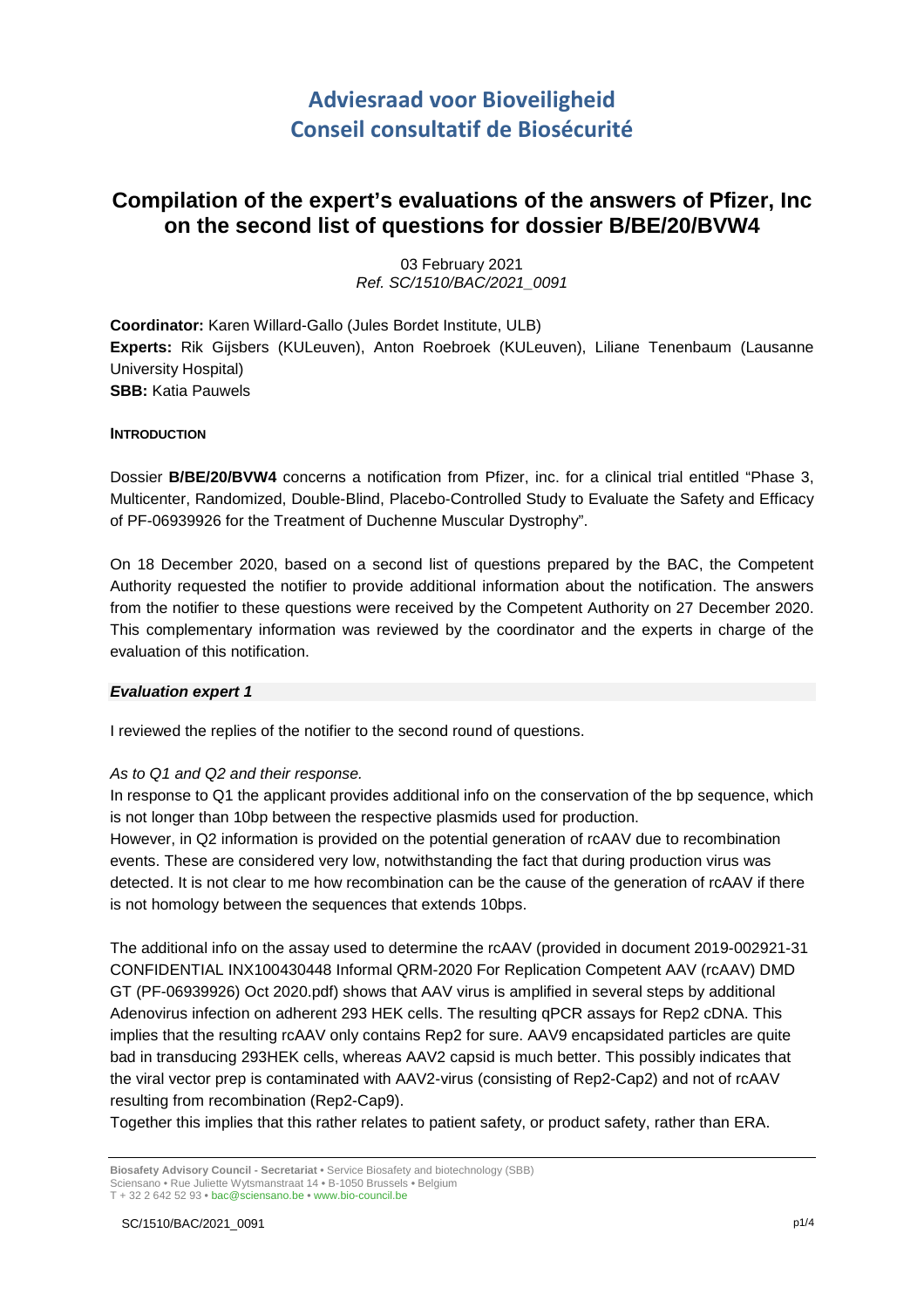#### **SBB comment**

The last sentence is an important conclusion with respect to ERA and remit of tasks of BAC.

#### **Coordinator comment**

Agreed, the concerns relate to patient/product safety rather than ERA.

#### *The response to remark1*

As long as this info is not available, we cannot judge the risks for the environment in my opinion.

#### **SBB comment :**

see draft advice – conditions : 'The notifier takes due account of the notifier's commitment to report shedding data obtained from the planned clinical trials in view of any further step in the clinical development of PF-06939926. '

#### *The response to Q5*

The applicant added the following txt, *"To prevent the potential spread of participles of study drug, any piece of cloth, tissue or any other material that has been in contact with bodily fluids from you/your child (such as blood, urine, saliva, etc.) should be thoroughly washed for at least 30 minutes at 90 degrees Celsius."*

There is no timing provided to the patient/parents/care-givers. If this sentence is added, also provide information on how spills can be properly taken care of on materials that cannot be washed (floor, wheelchair?, …). These patients are disabled I reckon, and special care should be given to inform supporting personnel.

#### **SBB comment :**

With respect to timing , In Patient and Guardian Instructions Summary' it is specified : 'To help your child stay healthy during the study, and prevent infections, practice good hygiene, especially for the month before and during the first 2 months after receiving study drug, .... See also comment of expert 2 .

As a result, the following text could be added to Patient and Guardian Instructions Summary'

'To prevent the potential spread of participles of study drug, especially for the month before and during the first 2 months after receiving study drug,any piece of cloth, tissue or any other material that has been in contact with bodily fluids from you/your child (such as blood, urine, saliva, etc.) should be thoroughly washed with detergent for at least 30 minutes at 90 degrees Celsius, or, if not possible at 90 degrees Celsius at the maximum temperature. Spills on surfaces that cannot be washed should be cleaned with an washable textile in combination with detergent.

## *Comment coordinator :*

With the ready availability of commercial disinfectant (Dettol, bleach solution, etc.) due to COVID, I think we should specify this as opposed to just detergent. If they treat these things the same way as recommended for COVID it will be exactly right. One of the few advantages of this pandemic is that people are more educated on how to protect from viruses! And I think that the hygiene habits are here to stay – so the products will remain available.

The following text is proposed (adapted from the proposal of SBB) :

**Biosafety Advisory Council - Secretariat •** Service Biosafety and biotechnology (SBB) Sciensano • Rue Juliette Wytsmanstraat 14 **•** B-1050 Brussels **•** Belgium T + 32 2 642 52 93 **•** bac@sciensano.be **•** www.bio-council.be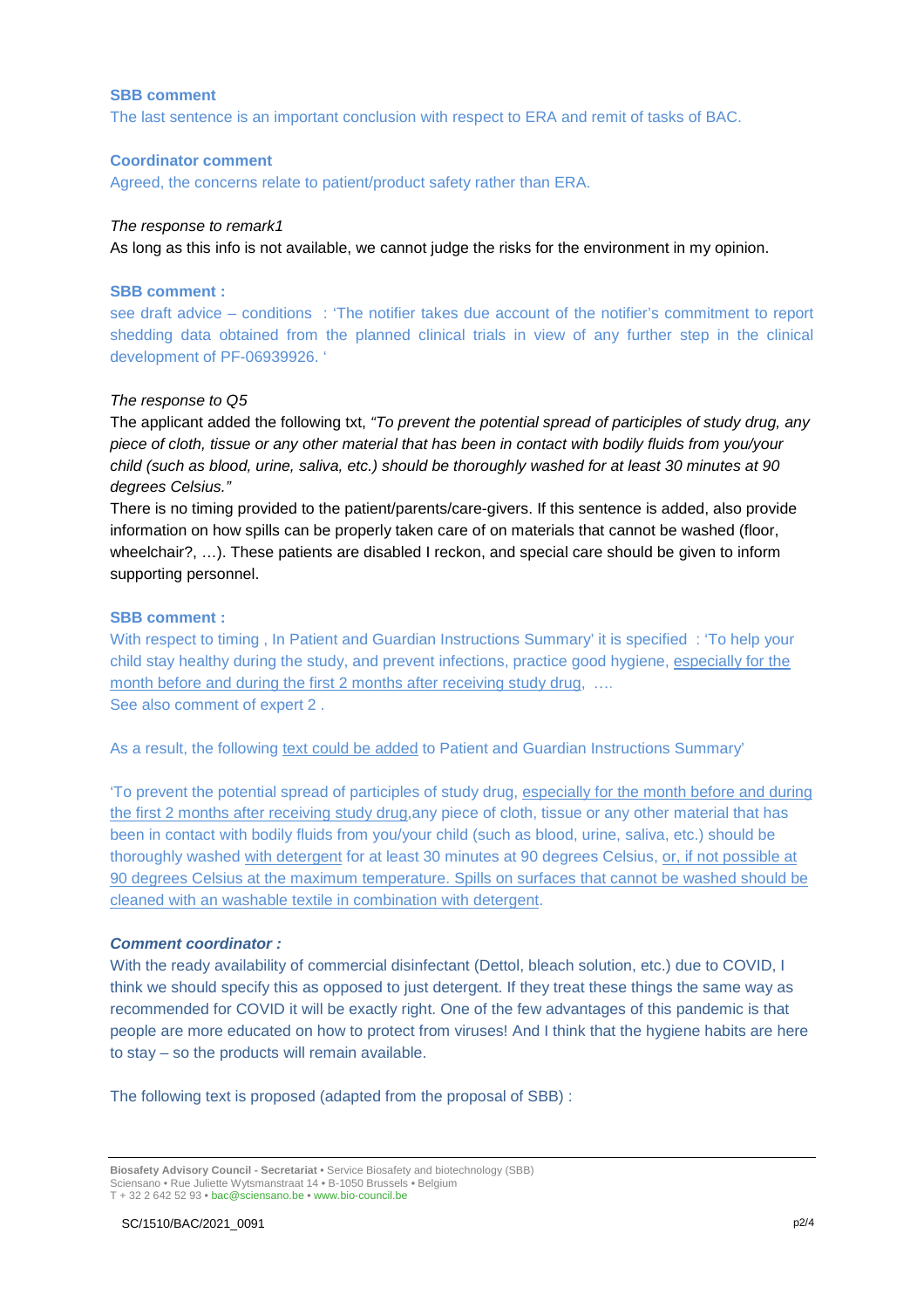To prevent the potential spread of participles of study drug, especially for the month before and during the first 2 months after receiving study drug, any piece of cloth, tissue or any other material that has been in contact with bodily fluids from you/your child (such as blood, urine, saliva, etc.) should be thoroughly washed with a disinfectant detergent (Dettol or something similar) for at least 30 minutes at 90 degrees Celsius, or, if 90 degrees Celsius is not possible, use the maximum temperature of your machine with a disinfectant detergent. Spills on surfaces that cannot be washed should be cleaned with a washable cloth in combination with detergent or if possible a commercial disinfectant (Dettol, eau de Javel, etc.).

*The reply to remark1 on applicant's rebuttal Q6-7, is in my opinion not valid.* 

As mentioned in my reply early December 2020, I do not understand why the document will not be updated replacing wrongly used terms.

It is not because the reviewer re-interprets the meaning correctly, that it should not be corrected. The correct use of terminology is essential, especially in pharmaceutics, but more importantly, when using ATMPs.

It is appreciated that the documents for the patients will use precise terminology. However, also study personnel, and physicians taking care of patients require correct information, as do experts that review the files. If in the end, wrong information can be retained in a reviewed file, just because the applicant does not feel like updating the documents involved, one can wonder why we do all the reviewing.

By the way, in the consent form 2019-002921-31 C3391003 Belgium English ICD\_Main\_V3.3.0\_22 Jan\_2021\_Clean.pdf (and the track changes version) the word 'virus' is still used where 'viral vector' should be used (eg p3/27 and p14/27 (shedding of virus)).

## *Comment Coordinator :*

The expert does make a point but without some strict guidelines in place for the initial submission, I think this is hard to require at this late date. Maybe we need to think of how to insure the language is standardized in the future?

#### *Evaluation expert 2*

In my opinion, the notifier addressed correctly and satisfactorily the remaining comments/questions that were raised in December. Except the added washing instructions at 90 degrees Celsius seem to be partly impractical and overdone:

"To prevent the potential spread of participles of study drug, any piece of cloth, tissue or any other material that has been in contact with bodily fluids from you/your child (such as blood, urine, saliva, etc.) should be thoroughly washed for at least 30 minutes at 90 degrees Celsius."

- Most modern cloths and textiles are not suitable for thoroughly washing for at least 30 minutes at 90 degrees Celsius. Thoroughly washing at the maximum temperature for a particular textile should be sufficient.
- Since shedded viral particles in faeces and urine are discharged and diluted via sewage, also discharge of contaminated washing machine water should not be considered as problematic.
- What about "other material" e.g. surfaces? Cleaning with a washable textile in combination with cleaning agent is probably the most practical solution.

#### **SBB comment :**

See previous SBB comment on text proposal for 'Patient and Guardian Instructions Summary'

**Biosafety Advisory Council - Secretariat •** Service Biosafety and biotechnology (SBB) Sciensano • Rue Juliette Wytsmanstraat 14 **•** B-1050 Brussels **•** Belgium T + 32 2 642 52 93 **•** bac@sciensano.be **•** www.bio-council.be